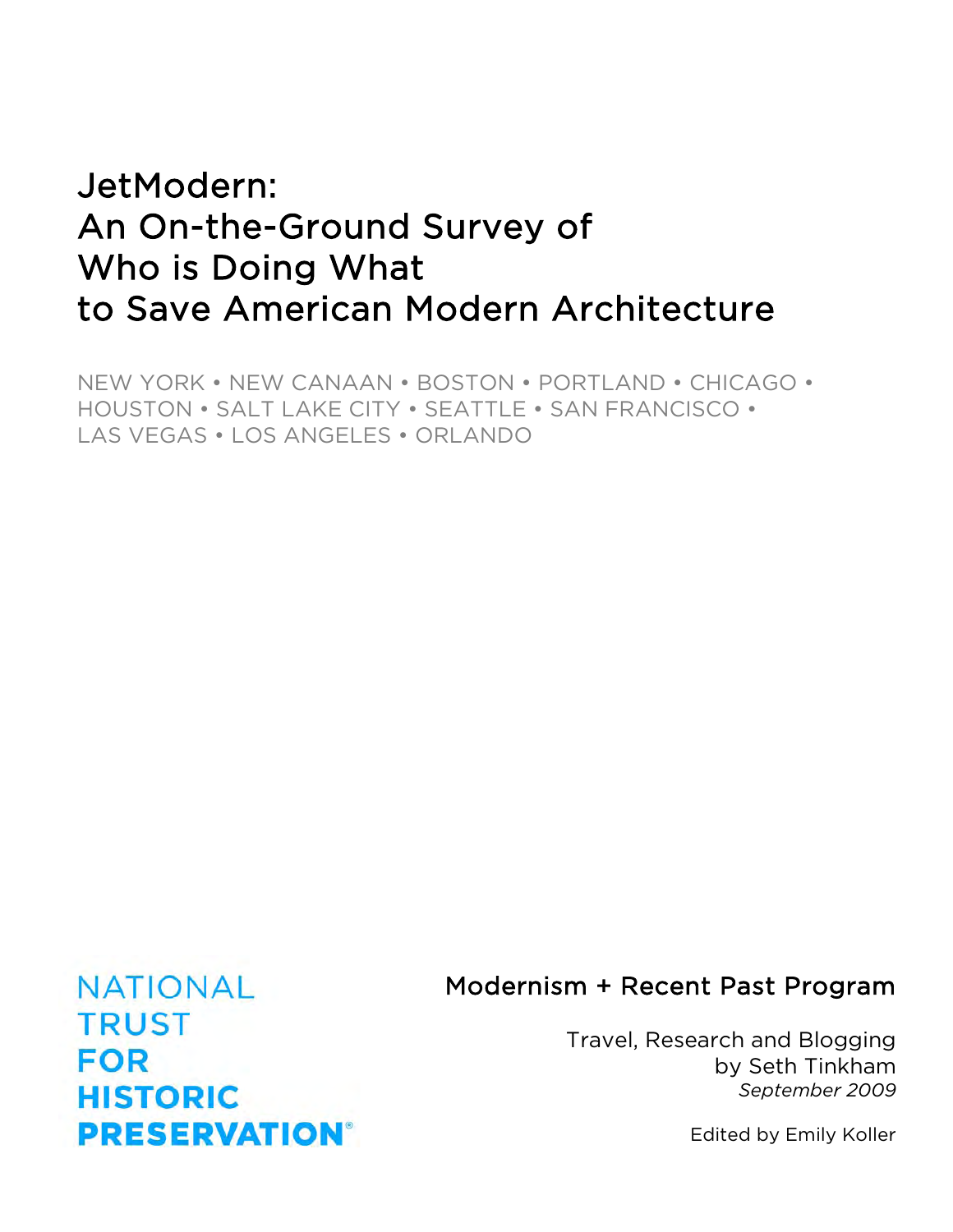## Modernism + Recent Past Program

Significant sites come in all shapes and sizes, and from all eras of American history. The architectural, historical, and cultural sites of the Modern movement and dating from the recent past are an important chapter in our national story, yet thousands of Modern and recent past resources are demolished every day with no consideration of their significance, while scores more stand threatened by a lack of public awareness and public policies that fail to provide adequate protections.

Since 1965, the National Trust for Historic Preservation has helped promote, protect, and preserve Modern and recent past sites along America's roadsides, in its metropolitan centers and suburbs, on its public lands, and fronting Main Street. At a time when development pressures, the vagaries of the economy, and aging infrastructure put more Modern and recent past resources at risk, the National Trust recommits itself to raising public awareness, improving public policy, and supporting grassroots advocacy in this important area of preservation with its Modernism + Recent Past Program, also known as TrustModern.

Headquartered at the Western Office of the National Trust in San Francisco, TrustModern seeks to reacquaint Americans with their living history by reframing public perceptions about American Modern and recent past resources; create stronger federal, state and local policies to protect our modern architectural heritage; and foster an action network of individuals and organizations interested in modern and recent past resource preservation and rehabilitation. The National Trust moves forward on these issues with the firm conviction that *these places matter* and that if we do not preserve the significant buildings, landscapes, and sites of the  $20<sup>th</sup>$  century, our nation stands to lose a vital aspect of its architectural and cultural heritage.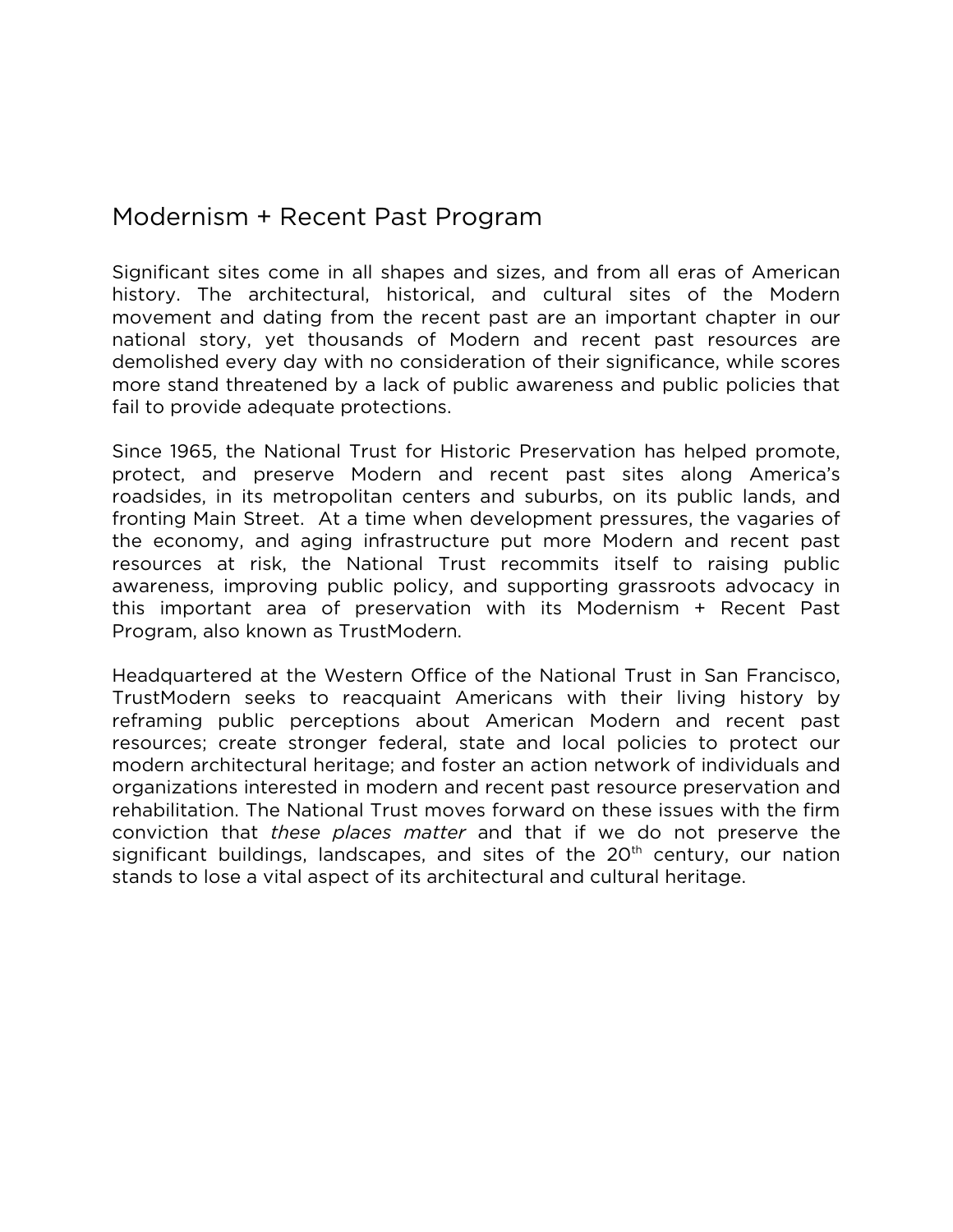## ABOUT JETMODERN

Using the 30-day "All You Can Jet" pass from JetBlue, Seth Tinkham, a self-employed grant writer and preservation planner from Alexandria, Virginia, used the airline's sell-out promotion and its social media momentum to explore efforts to preserve American Modern architecture. Within 30 days, he visited New York City, New Canaan (CT), Boston, Portland (ME), Chicago, Houston, Salt Lake City, Seattle, San Francisco, Las Vegas, Los Angeles, and Orlando. He wandered neighborhoods with non-profit leaders, interviewed city officials and chatted with residents and homeowners. These interviews and conversations helped identify both immediate threats to Modern buildings and successful policies and programs being used to protect and restore wellknown icons and everyday examples.

Tinkham blogged and "tweeted" his way through the 30-day adventure to record his discoveries in real-time. He fit right in with many others using the "All You Can Jet" promotion to raise awareness for their individual causes. JetBlue took notice of their passengers' flurry of activity on Twitter, blogs and Facebook, reposting select updates on their own Twitter page, including those from [TrustModern's](http://twitter.com/trustmodern) and JetModern's Twitter feeds.

Tinkham may have been recording his observations in 145 characters each day, but the broader fieldwork he compiled confirms much of what TrustModern has identified as key challenges to preserving structures of the recent past: a general lack of public awareness and appreciation; and an absence of policy, design guidelines and materials information to support preservation at the local level. Tinkham's report, especially the local needs he identified, is a valuable tool in shaping the agenda for Modern and recent past preservation in the United States.

## MAJOR FINDINGS

#### **Surveys**

Although some communities do have architectural surveys that identify significant Modern buildings, most existing surveys are outdated. Local governments and preservation non-profits have little information on the breadth of Modern resources in their communities.

#### **Materials**

Property owners struggle to find appropriate replacement materials and fixtures for their Modern era properties. There is a need for professional guidance on material conservation and suitable replacement materials. Design guidelines for recent past resources are almost nonexistent.

#### Social Media Use

Many of the organizations visited found social media is a highly effective outreach tool for individuals interested in the preservation of Modern resources. Social media is also an effective way to reach interest groups and demographics not traditionally engaged with preservation groups.

#### Public Engagement

There is a need for programs that support public engagement with Modern era resources. Many organizations have a difficult time setting more recent resources within a historical narrative, particularly one that likely includes their membership's own lifetimes. A number of organizations have developed educational programs to provide individuals with a better understanding of Modern architecture, but the need exists to draft national contexts for the Modern movement.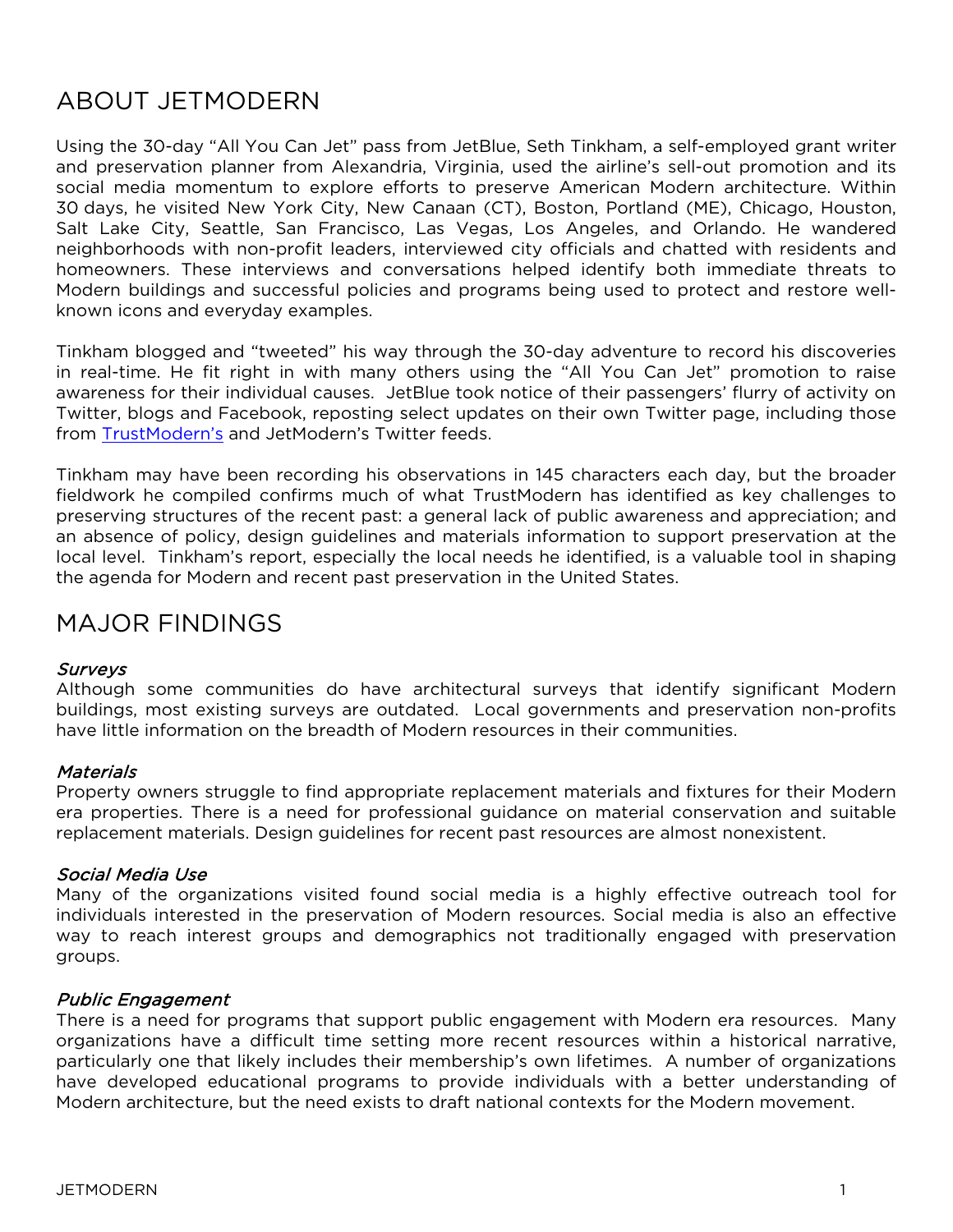#### Defining "Historic"

Property owners are confused about what "historic" means. The requirements for a building in terms of the age at which it becomes eligible for historic designation differ at local, state and national levels. Many feel the National Register of Historic Places criteria that a structure be older than fifty years and that the architect most closely associated with its construction be no longer living unfairly limit the listing of newer resources.

#### Thinking About Preservation in New Ways

The vast number of Modern and recent past resources dictates the need for new, more creative ways of conducting preservation. A less curatorial approach – say, saving half a building in its original condition and renovating the other half – requires a diminished focus on the Secretary of the Interior's Standards for the Treatment of Historic Properties but strives toward the ultimate goal of allowing a larger number of buildings to remain in use and in the landscape.

## IDENTIFIED NEEDS FOR MODERN RESOURCES

#### Property Owners NEED Technical Guidance

Documentation (what is historically significant and why) and materials (rehabilitation and replacement).

#### Non-Profits NEED a Comprehensive Toolkit

A resource book for organizations concerned with Modern architecture to provide solutions to common challenges.

#### Local Governments NEED Coordinated National Efforts

A leadership voice to provide best practices, funding and organizational support.

## PARTICIPATING ORGANIZATIONS

#### (WITH SPECIAL THANKS TO NOTED INDIVIDUALS)

National Trust for Historic Preservation Regional and Field Offices: Leah Brown, Walter Gallas, John Hildreth, Christina Morris, Barb Pahl, Elaine Stiles Philip Johnson Glass House Christy MacLear, Gwen North Reiss **CUBEwork** Jason Hart, Chris Johns, Aaron Malnarick Greater Portland Landmarks Hilary Bassett School of the Art Institute of Chicago Vincent Michael Landmarks Illinois Eiliesh Tuffy Gropius in Chicago Coalition: The Campaign to save Michael Reese Hospital Grahm Balkany Houston Mod Malcolm Perry, Chelby King, Don Browne, Steve Curry, Jason and Vanessa Smith Utah Heritage Foundation Kirk Huffaker Washington Trust for Historic Preservation Chris Moore DOCOMOMO WEWA & Historic Seattle Eugenia Woo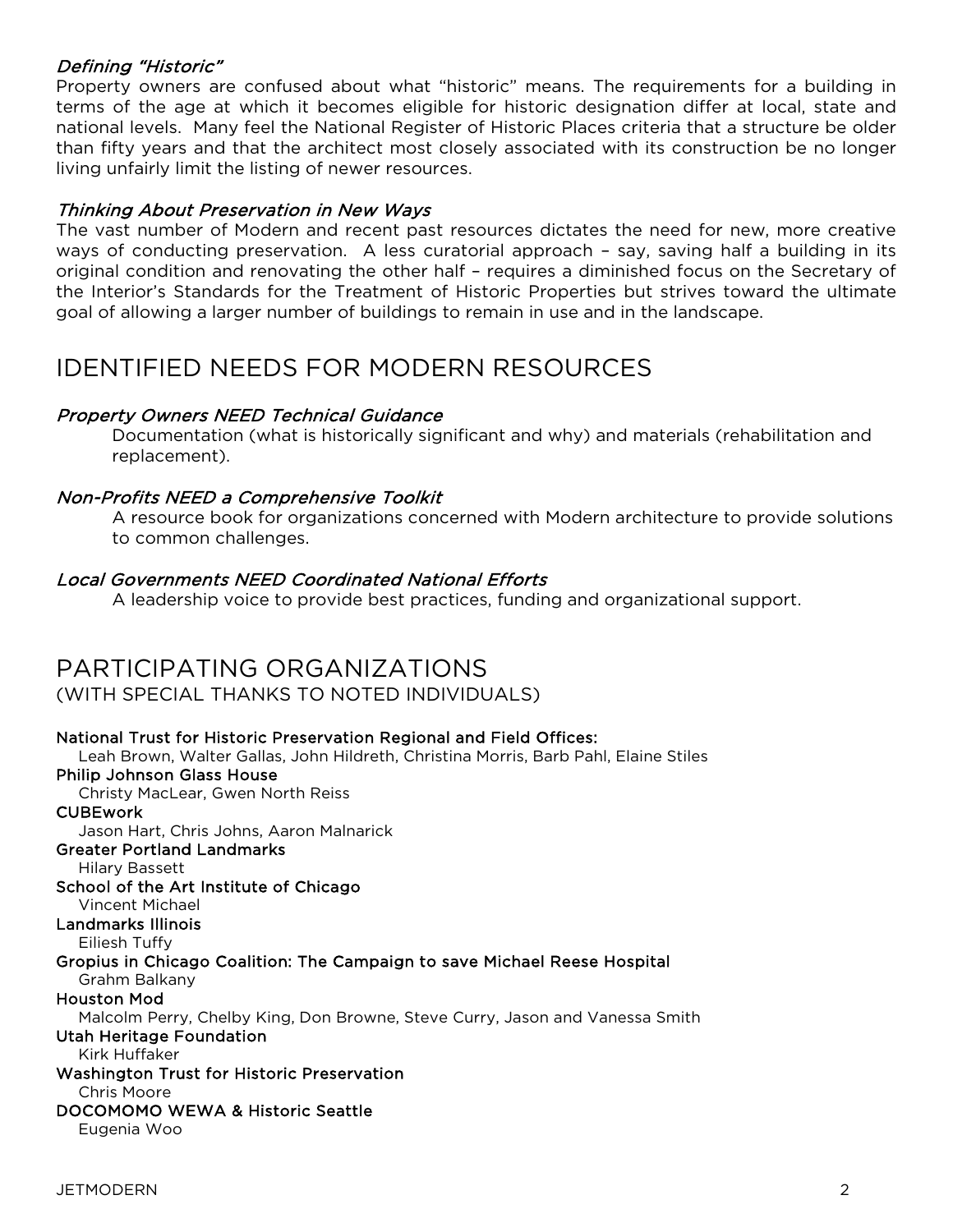#### California Preservation Foundation Cindy Heitzmann, Corrine Ingrassia Preserve Nevada Andrew Kirk Central Florida Modern John Kaiser, Dawn Kaiser, Jacki Hale World Monuments Fund Holly Evarts City of San Francisco Andrew Wolfram Los Angeles Conservancy Constance Farrell, Alan Lieb Los Angeles Modern Module Panel

#### Additional thanks and interviews:

Rachel Levin, Julia Rubin-Smith, Annie Tselikis, Meredith Johnson, Anne McPheeters, Sara Bernstein, Daniel Jarcho, Ruth Grossinger, Aighleann McKiernan, Josh Posner, Mary-Margaret Stratton, Stephen Fox, Christine Madrid French, Janet White, *AtomicIndy*, Margaret Gaertner, Nancy Barba, Kenneth Breisch, Ken Bernstein, Mary Fresques, Pete Ashdown, Mara Thiessen Jones, Courtney Mooney, Robert Searcy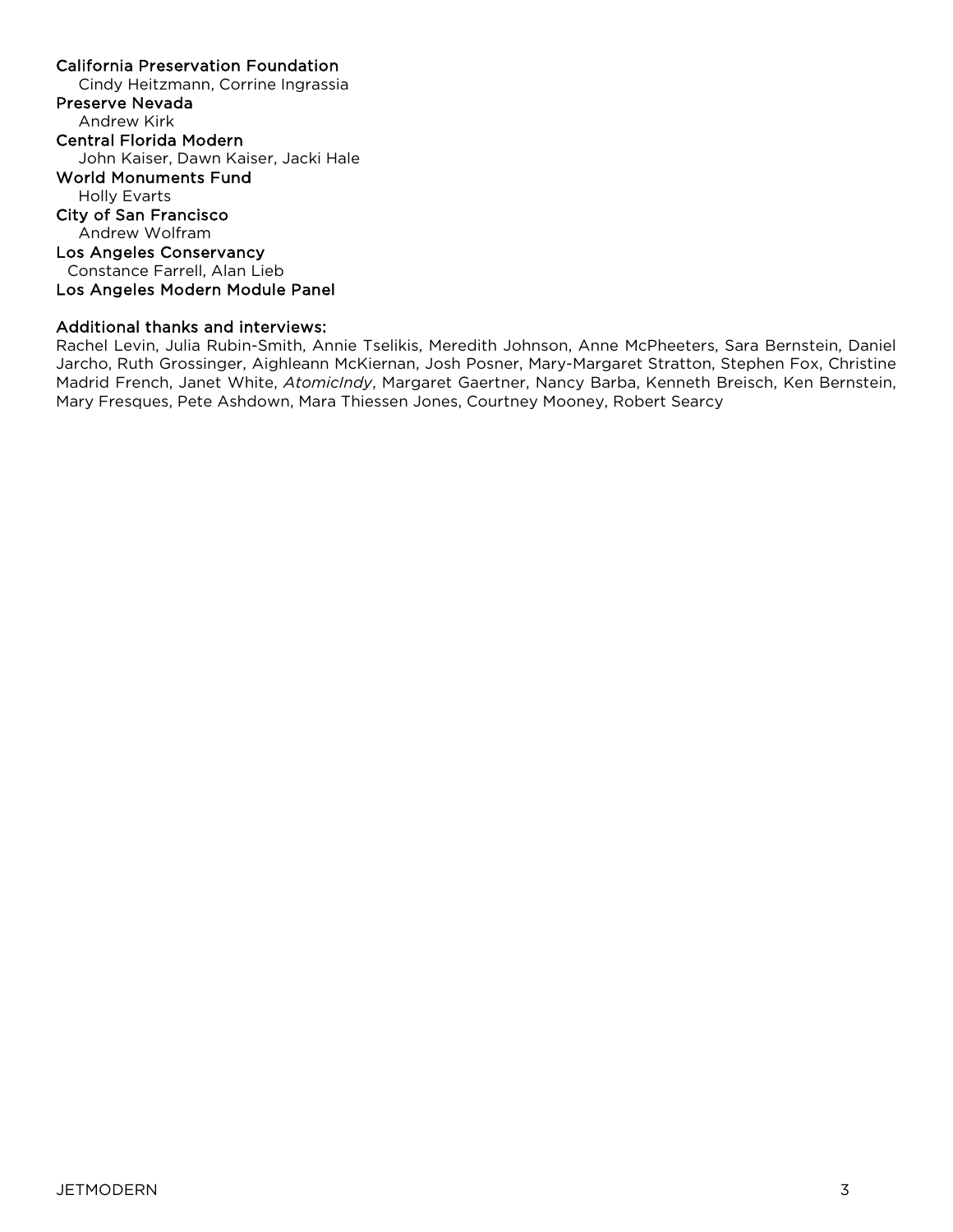# The JetModern Schedule

September – October 2009

| 9         | NEW CANAAN, CT            |
|-----------|---------------------------|
| 10        | <b>BOSTON, MA</b>         |
| $11 - 13$ | PORTLAND, ME              |
| $14 - 16$ | CHICAGO, IL               |
| $16 - 18$ | <b>HOUSTON, TX</b>        |
| $19 - 22$ | <b>SALT LAKE CITY, UT</b> |
| $22 - 24$ | SEATTLE, WA               |
| $25 - 27$ | <b>SAN FRANCISCO, CA</b>  |
| $27 - 29$ | LAS VEGAS, NV             |
| 30-Oct 2  | LOS ANGELES, CA           |
| $3 - 6$   | ORLANDO, FL               |

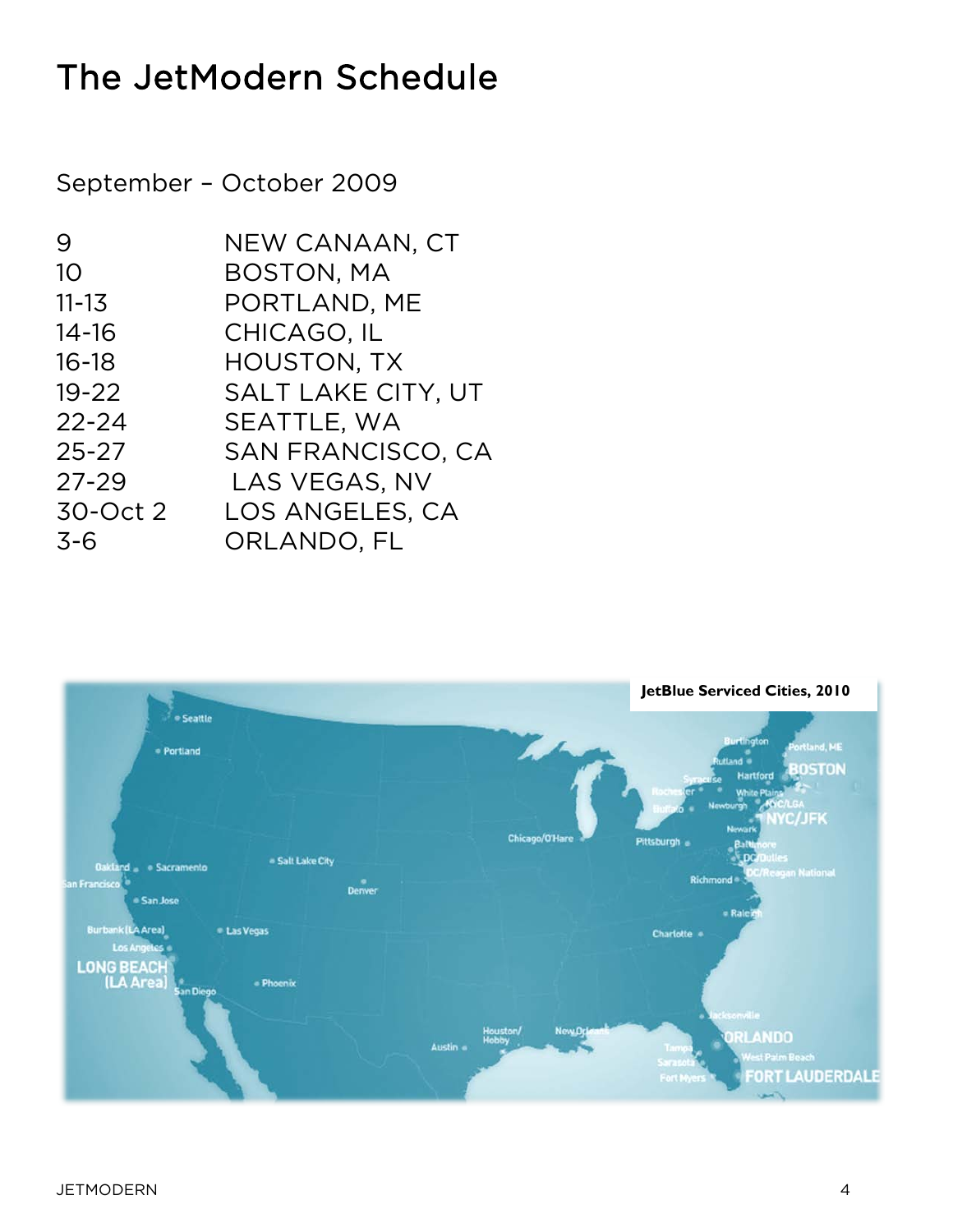Site Visit Reports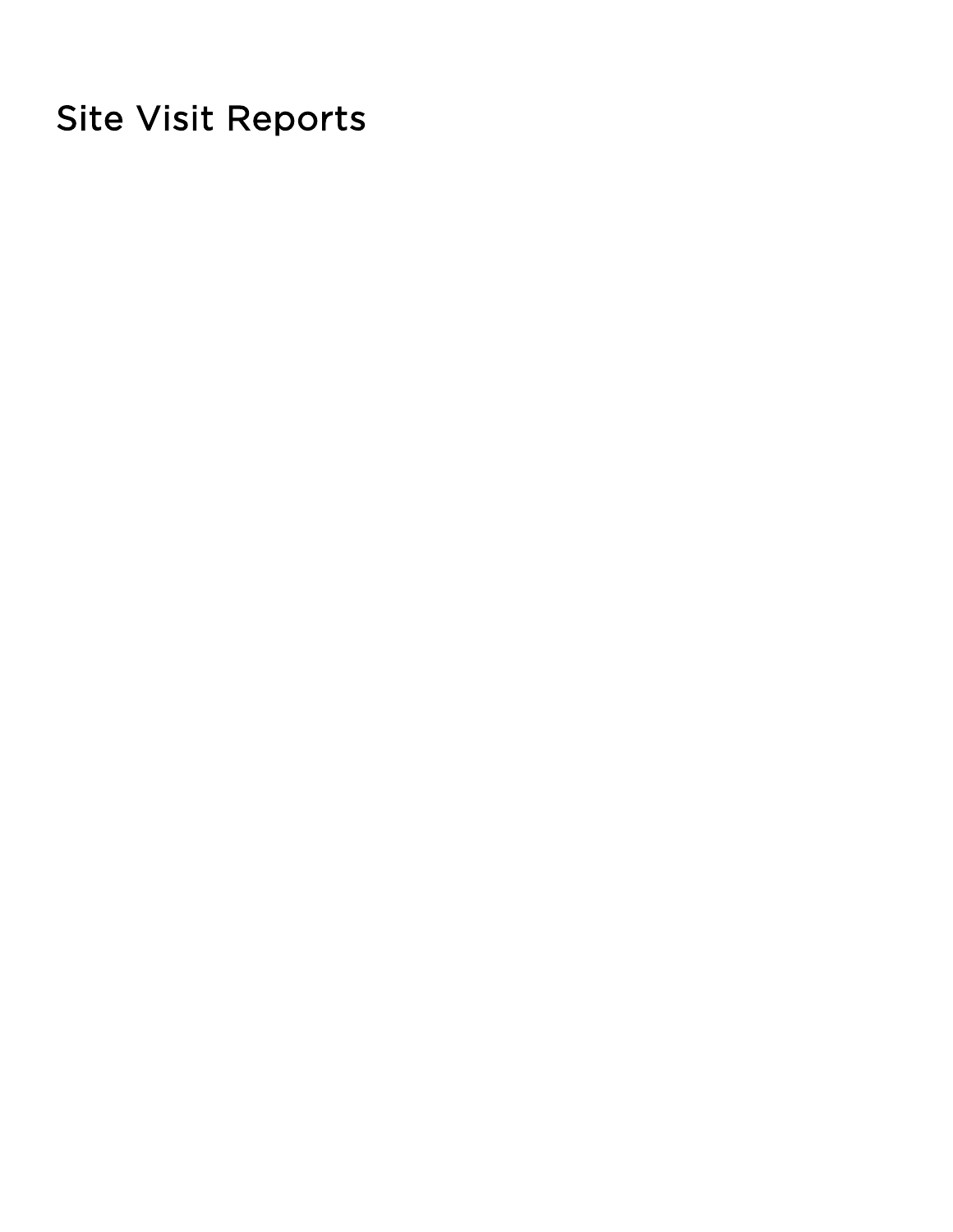## NEW CANAAN, CONNECTICUT September 9, 2009

### Philip Johnson Glass House, a National Trust for Historic Preservation Historic Site

The Philip Johnson Glass House (1949) in New Canaan, Connecticut, was the first property visited on the JetModern tour. Christy MacLear was interviewed as part of the project. The house and outbuildings – including a library, visitor center, guest house, and galleries – are separate from the space that is actually used as a visitor center. The Glass House is among several properties in and around New Canaan designed by a notable Modernist architect; others with work in the area include Marcel Breuer, Eliot Noyes and Charles Goodman.

While the house and certain outbuildings have been owned by the National Trust for Historic Preservation for some time, they have only recently been opened to the public. The number of visitors to the property is limited by an agreement with the town of New Canaan. As a tourist destination, the Glass House is positioned both as a structure of architectural merit and as significant part of the larger story of Modernism. The National Trust has conducted a survey of other New Canaan Modern homes, highlighting the Glass House as but one example among many, with the goal of raising interest in Modern properties before they are razed. The [survey results](http://www.preservationnation.org/travel-and-sites/sites/northeast-region/new-canaan-ct/) are available via the web, as are a number of oral histories from prominent mid-century architects and artists. The National Trust has also expanded public engagement at the Glass House beyond Connecticut, using the property to host international conferences on Modernism. The Glass House uses its own branded social media outlets, including a very popular Facebook page and a blog. The combination of programming and interpretation has led staff to suggest that the project in Connecticut may be a national model for interpreting and using a Modern building and site.

While the Glass House is working to position itself as an international center for Modernism, the local community is equally embraced. The overall tone of engagement strategies, whether for tourists or conference attendees, is that the Glass House is not a typical house museum. Staff strive to create a place of action reaching out to area residents inspire programming. For example, a major exhibit in the visitor center features films and images of the Glass House done by local high school students. Other programs include public tours, a "conversations" series, retreats, continuing education classes for professionals, and an oral history project. The comprehensive outreach strategy of the Glass House, then, is broadly focused and aims to use the



house as an educational tool. At a local level, the property is incorporated into arts education attempting to attract young visitors. On a broader national and international level, the house is used as a platform for the documentation of modern and modernist buildings, offering a template for neighborhood surveys, and as a center for discussions of modernism.

Visit the site at [www.philipjohnsonglasshouse.org](http://www.philipjohnsonglasshouse.org/).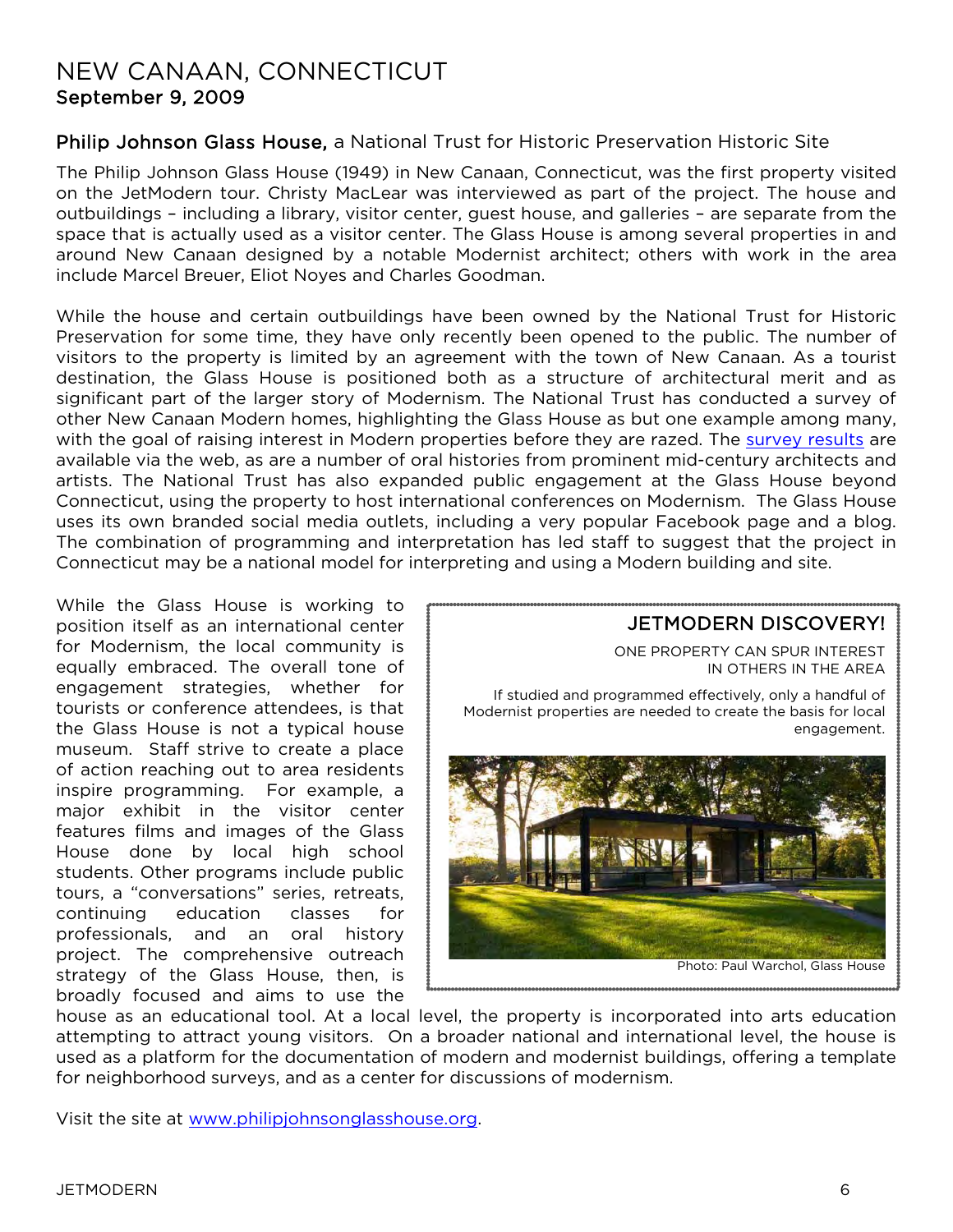## BOSTON, MASSACHUSETTS September 10, 2009

### CUBE design + research LLC

CUBE design + research LLC, or CUBEwork, is a design practice in the Boston area exploring the challenges of preserving and reusing Modern architecture. Principals include Aaron Malnarick, Chris Johns and Jason Hart.

The discussion with CUBEwork focused on rethinking historic preservation. Their interest has evolved in part from statistical data on the sheer number of buildings that will face demolition over the next thirty years. Mid-century architecture uses construction materials in experimental ways; therefore, post-WWII architecture has not aged the same way as buildings built of more traditional material. While many of these structures aren't worthy of historic preservation in the traditional sense – as a curatorial practice that separates historic spaces for safekeeping – their presence is important to the history of the American built environment. From a simple sustainability perspective, we can't possibly afford to demolish that amount of material. The issue, then, becomes one of distancing historic preservation from the notion that it is necessary to preserve a structure in its entirety. Saving a building in its original condition isn't always the right answer and CUBEwork suggests there are many unexplored degrees of preservation between the old-fashioned all-or-nothing



proposition. These varying degrees are more developer-friendly and will also be welcomed by groups who should be better partners in our work – sustainability consultants, green builders, etc. Rethinking preservation involves considering dissecting, moving and re-inhabiting buildings in useful and innovative ways.

Our conversation was framed mostly around the Cyclorama Building (Richard Neutra, 1961) at Gettysburg National Military Park in Pennsylvania that features a distinctive round room in which a 360-degree painting of the battlefield was displayed. In great detail, the CUBEwork team has outlined a plan for repositioning the preservation of mid-century structures as something that can be done to discrete pieces of a building. A distinctive exterior element, they suggest, could be separated from a building and reused as a sculpture, or the rotunda structure designed to display the painting at Gettysburg could be stripped of its exterior finishes and the interior support skeleton equally shown as sculpture. Their philosophy tends to be one of selective re-use as a way to allow for dynamic growth in urban spaces while preserving elements of the older built fabric. Given the experimental use of materials that are difficult to reproduce or repair today, CUBEwork suggests that saving the most representative and "save-able" part of the building should be the preservation goal. In this way, communities can keep what is most important to them—a reminder of the past without having to care for and maintain an entire building.

CUBEwork uses both their website and Twitter to publicize their projects. Study them and learn more about their preservation philosophy at [www.modernpreservation.com](http://www.modernpreservation.com/).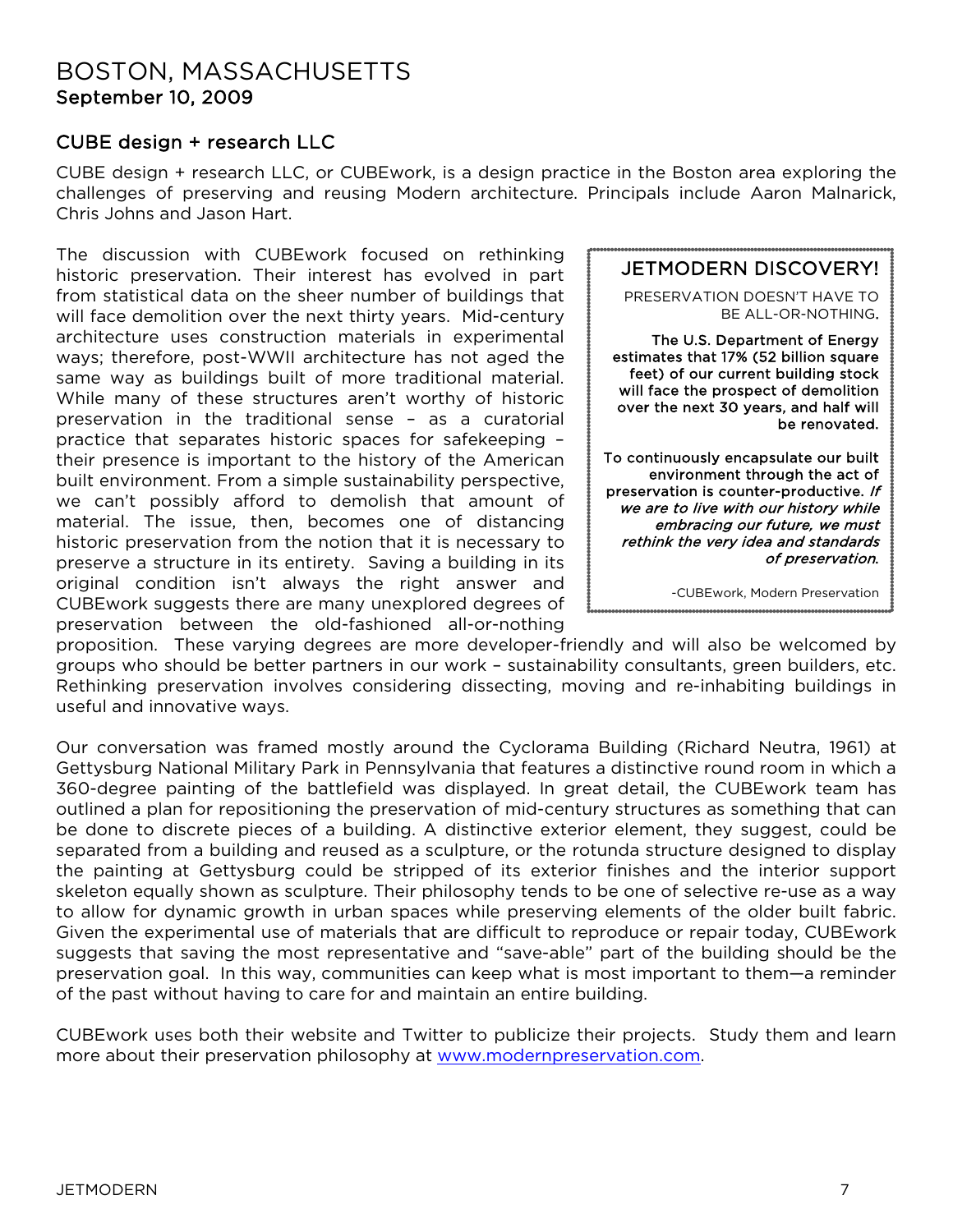## PORTLAND, MAINE September 11 – 13, 2009

### Greater Portland Landmarks

Greater Portland Landmarks (GPL) is the citywide non-profit historic preservation advocacy organization for the City of Portland. GPL has recently created the Center for Architecture and Preservation, which will be a regional study center encouraging preservation research. I spoke with Executive Director Hilary Bassett. As an organization, GPL operates the Portland Observatory Museum, provides curriculum materials for teachers, coordinates walking tours, and advocates for local and statewide preservation policy initiatives.

Greater Portland Landmarks has not done a great deal of outreach or programming related to Modern structures, mostly because the city does not have a large number of quality Modern buildings. However, there are a number of residences scattered in the suburbs designed by prominent 20<sup>th</sup>-century architects. In preserving and interpreting these private structures as well as newer commercial buildings downtown, Greater Portland Landmarks has had to confront the fact that tourists and visitors to the city (particularly those that come by cruise ship in the summer) do not think of the city as having a modern face, and much prefer to see the city's identity in its older buildings. The challenge for GPL has been to develop programming that captures the interest of visitors but doesn't lock the city into only one facet of its architectural past. The Center for Architecture and Preservation is designed to counter this by highlighting architecture and design as ongoing processes. With the influx of tourists generated by cruise ship dockings, the City of Portland has come to see architecture as part of its identity and appeal, suggesting that recognition of the city's Modernist heritage will come. Overall, Hilary Bassett agreed that the key is getting people inside Modern buildings and focusing on the buildings' historic context. To help provide this larger context, the State Historic Preservation Office has developed a supplement to their survey form that explicitly recognizes the distinctive features of Modern structures, like carports, and allows them to be catalogued.

Greater Portland Landmarks has not used social media in its outreach efforts. With a small staff, limited resources, and a full calendar of programs, there does not appear to be the time necessary to devote to an additional outreach stream. Despite support for Modernism-focused programs within the local preservation community, GPL's plate is mostly full meeting existing needs and tourism demands. The greatest help to increasing awareness for mid-century resources has come from the supplement to the statewide survey form. Many other preservation groups, particularly Houston Mod, were very interested in this supplement as something they could bring to their city and state preservation officials.

Visit GPL at [www.portlandlandmarks.org](http://www.portlandlandmarks.org/).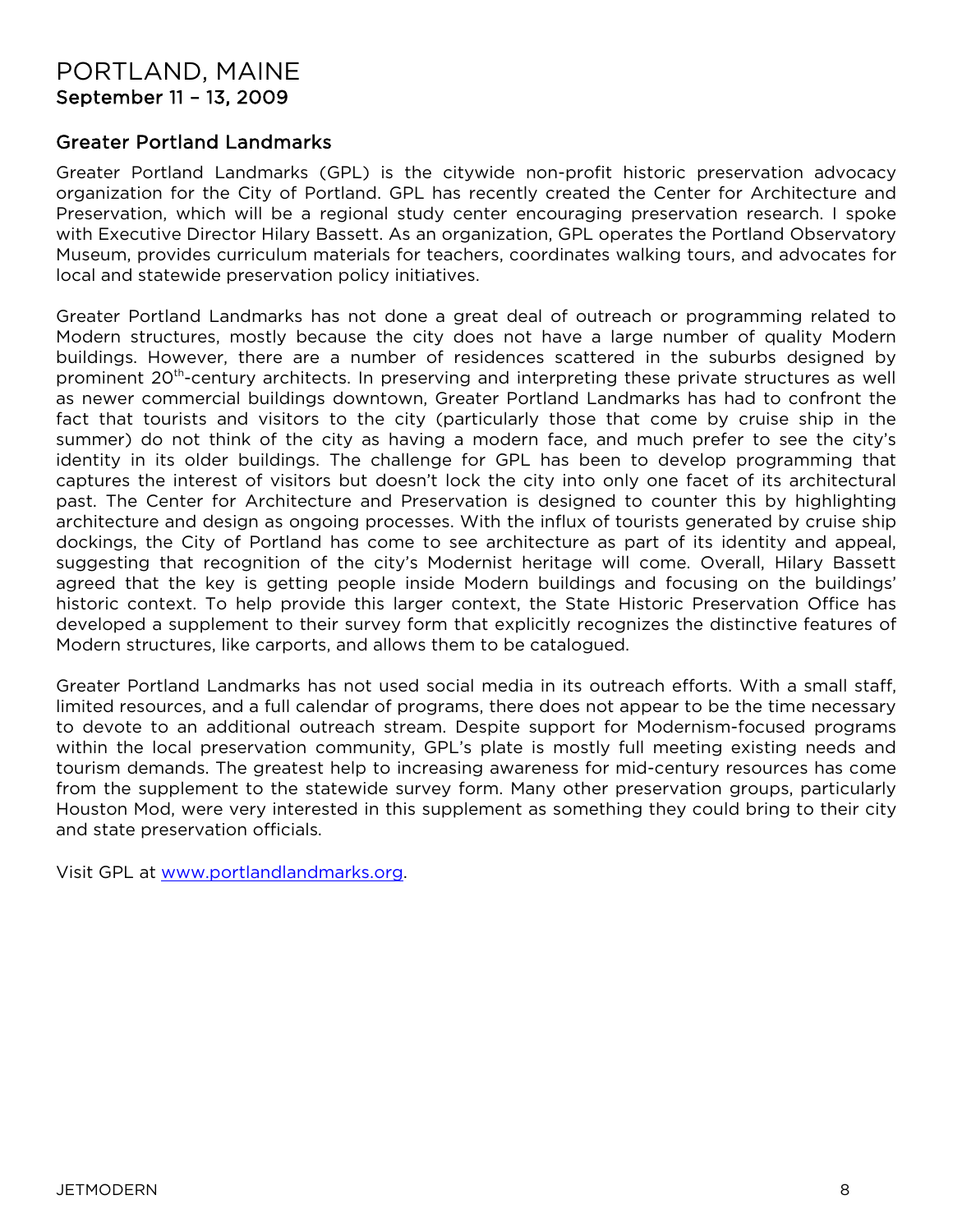## CHICAGO, ILLINOIS September 14 – 16, 2009

### School of the Art Institute of Chicago and Landmarks Illinois

I met with Vince Michael, chair of the Historic Preservation Program at the School of the Art Institute of Chicago (SAIC). I also spoke with Eiliesh Tuffy, a professor at SAIC and Director of Preservation Programs at Landmarks Illinois, a statewide preservation non-profit organization. The SAIC enrolls approximately 3,000 students in the preservation and conservation fields, as well as fine arts programs.

As an educational institution, SAIC engages with the community somewhat differently from a citywide nonprofit, a house museum or an architectural firm. Faculty and students are seen as a resource and the public often comes directly to the school with technical questions, requests for

research assistance and the need for scholarly opinion. Chicago has an extensive Modernist presence; indeed, preservation in Chicago was, according to Michael, almost exclusively focused on Modernist structures until the 1970s. While the curriculum at SAIC reaches beyond a single school or architectural design, some classes do directly address the Modernist tradition in Chicago and Cook County, and students are involved in some survey work. Modernism is not as controversial in Chicago as it is in other cities. The meeting with Michael mostly set the stage for one with Landmarks Illinois, a statewide preservation organization.

Landmarks Illinois has a statewide reach that is both advocacy and education focused. For their advocacy efforts, Landmarks Illinois most frequently engages with local level planners. The organization is also involved in trying to update an earlier survey of buildings in and around Chicago, that currently only includes structures built through 1940. The survey is volunteer-led and the process has been steady but time consuming. Within the context of Chicago as an "architecture city," Landmarks Illinois often finds the public supportive of the preservation of Modern structures, but faces challenges from the city leadership. A good example of this is the Michael Reese Hospital complex, where generating community support for the hospital building, which city leaders sought to raze completely, was not difficult. Landmarks Illinois has a Facebook and Twitter presence that they use to announce upcoming events related to preservation. Their social media content serves to highlight actions, while the website provides more in-depth treatment of topics.

The JetModern visit to Chicago also involved a "Modern Skyscrapers" tour offered by the Chicago Architecture Foundation featuring many of the city's

### JETMODERN DISCOVERY!

SOCIAL MEDIA CAN EXPRESS CONTROVERSIAL MID-CENTURY PRESERVATION BATTLES IN REAL-TIME, REACHING WIDER AUDIENCES FASTER.

The Gropius in Chicago Coalition used social media almost exclusively to document the demolition of the Michael Reese Hospital Complex by the city in 2009. They received letters of support from across the county and the world.





East elevation of the Friend Convalescent Home, MRH campus, and below, demolition in October 2009. Photos: Grahm M. Balkany / Gropius in Chicago Coalition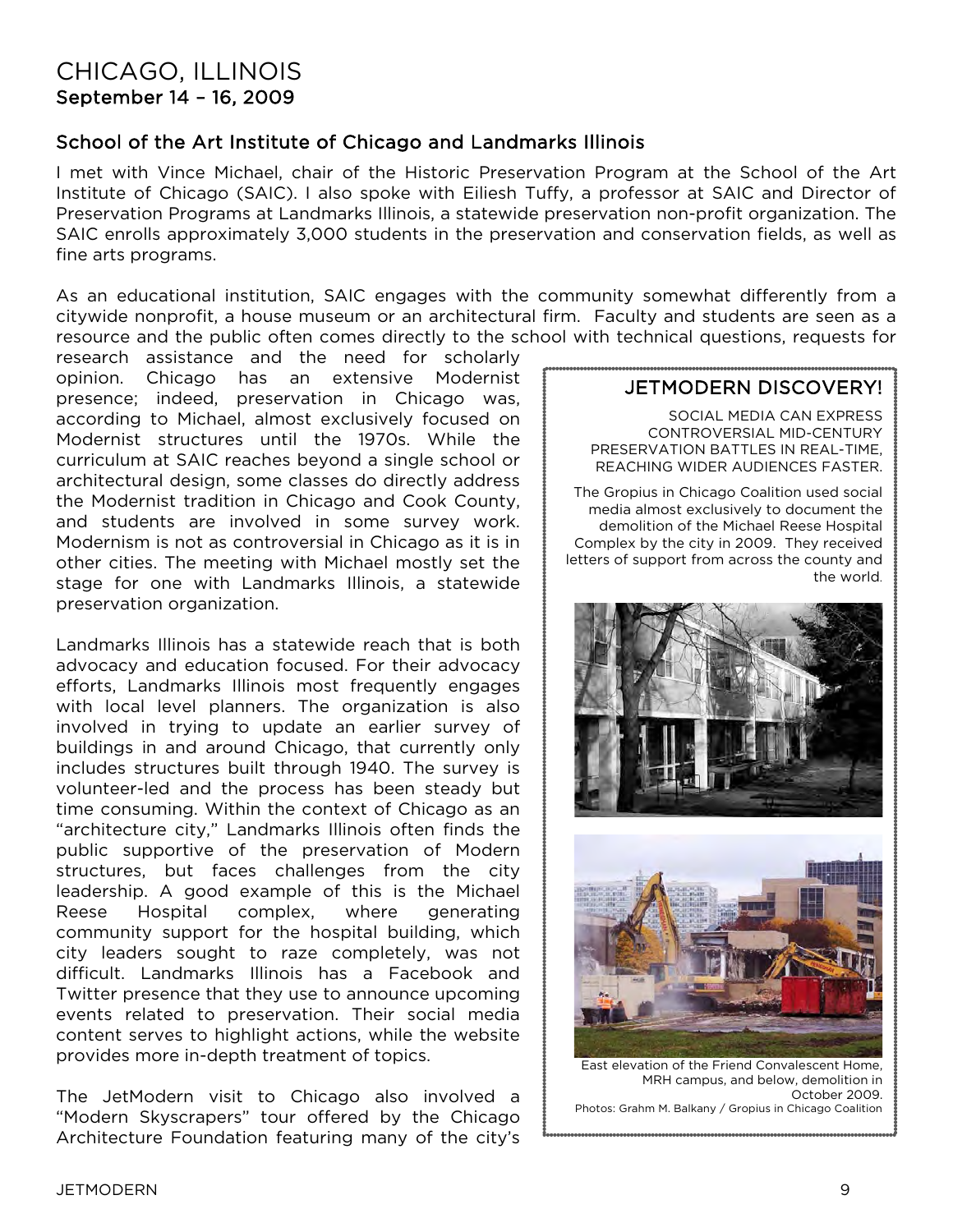iconic buildings. The tour was excellent but did not contextualize the Modernist structures within a historical continuum.

### Gropius in Chicago Coalition: The Campaign to Save Michael Reese Hospital (Save MRH)

Michael Reese Hospital (MRH) is a complex including a hospital, research buildings, and a dormitory for nursing staff in Chicago. Large parts of the complex were designed by architect Walter Gropius and the entire complex - save one structure - and portions of the surrounding community are threatened with demolition. A few of the hospital complex buildings have already been razed. The Gropius in Chicago Coalition is a group of volunteers, led by Grahm Balkany, who have fought the destruction Walter Gropius' buildings in Chicago and have been focusing their recent efforts on the campus, its building, and landscapes. At the time of the interview, plans called for the removal of the campus, rearrangement of access roads, and construction of dormitory facilities for athletes competing in the 2016 Olympics, which Chicago had submitted a bid to host. Chicago has since lost the bid, but continues to tear down buildings on the MRH campus.

The coalition is almost entirely internet-based, using Save MRH as their web identity on Twitter, Facebook, and their web page. Twitter seems to provide an ideal platform for Save MRH, as the group receives letters of support from groups across the country and continues to speak out about the destruction of a facility suited to being a residential complex to be replaced with a residential complex. Save MRH is able to use Twitter to "push" content to interested individuals, rather than waiting for them to visit the organization's website. During and the city's bid to host the Olympics, Twitter provided a fast and efficient way to update the group's followers who first discovered the advocacy efforts through mediums like rallies, blogs, and the group's extensive website. The website packages and assembles the group's activities into a rolling newsfeed while also providing more formalized division of content into sections that provide a better description of the campus and proposed changes. Save MRH has been able to use its online presence to generate interest in its cause through separating the responsibility for maintaining the web page and other online resources from the activities of the Executive Director.

Visit Landmarks Illinois at [www.landmarks.org;](http://www.landmarks.org/) and the Gropius in Chicago Coalition at [www.savemrh.co](http://www.savemrh.com/)m.

Read Vince Michael's blog, *Time Tells,* at [http://vincemichael.wordpress.com](http://vincemichael.wordpress.com/).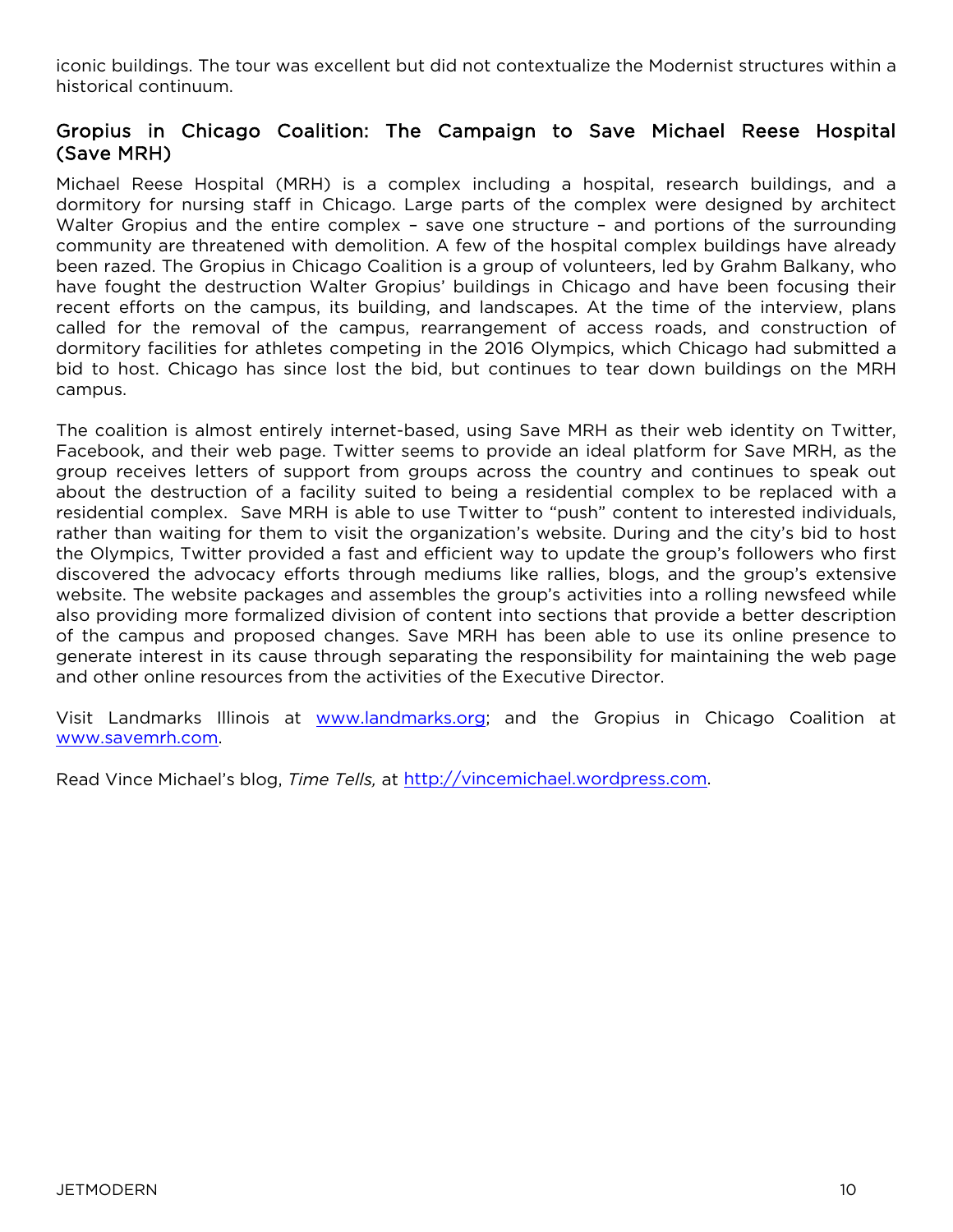## HOUSTON, TEXAS September 16 – 18, 2009

### Houston Mod

Following a lecture by curator and critic Peter Buchanan, hosted by the Rice University Design Alliance, I met with members of Houston Mod. Houston Mod is a volunteer-led citywide nonprofit organization that focuses primarily on the mid 20<sup>th</sup>-century neighborhoods that surround downtown Houston. With Houston Mod members, I toured several neighborhoods around Houston, as well as specific homes.

Houston Mod has assembled an impressive amount of information on the 20<sup>th</sup> century history of the city and the members I met were very knowledgeable about the growth and development of Houston overall. Although there are no zoning laws, and owners are only bound by deed restrictions that expire after a period, most mid 20<sup>th</sup>-century neighborhoods in Houston are fairly intact. Houston Mod highlights properties within these neighborhoods through their "Mod of the Month" program, an informal gathering of members and prospective buyers held in recently listed Modern properties. Beyond these events, the group has put out an extensive range of publications that chronicle the city's growth and change and have undertaken a Modern resource survey.

### JETMODERN DISCOVERY!

REAL ESTATE BROKERS ARE OUR FRIENDS.

Houston Mod works closely with real estate agents who are 'students' of mid 20<sup>th</sup>-century architecture. Their websites, like Robert Searcy's site for the Glenbrook Valley neighborhood in Houston, can be a wealth of information and are under-utilized tools that celebrate Modernism.

#### Ultra Swank Rambler with Guest House

Price: \$229,900

Spacious roman brick rambler over 3400 sq ft with separate guest house with full bath that adds over 400 more square feet. Both formals, den with flagstone fireplace and cove lighting, huge party room with long cocktail bar. 4 big bedrooms, 2.5 baths, kitchen with cross ribbon glass door panels on cabinet facing breakfast room.



Photo and Listing: Robert Searcy's Glenbrook Valley website.

Houston Mod members were very interested in using the survey form developed by the State of Maine as a basis for more formalized local efforts to chronicle mid-century properties in Houston. The group does have a Facebook site, but it is only sporadically updated.

Houston Mod as an organization seems to be the ideal type of group for whom a Modern preservation toolkit would be helpful, as this guidance could help the group as it works to enlarge its membership base, interact more with the local government, and use social media to get its message out. Having an established structure and some ready reference tools would help volunteer-led groups like Houston Mod's better manage a growing workload.

### Glenbrook Valley

Glenbrook Valley is a neighborhood in Houston with a significant number of Modern homes. Real estate agent Robert Searcy has designed a website for the neighborhood and specializes in the sale of mid  $20<sup>th</sup>$ -century homes. He is the first real estate agent the JetModern project encountered with such interest and specialization.

Searcy's website for the neighborhood is a rich source of documentation. His pitch to potential clients, though, is not based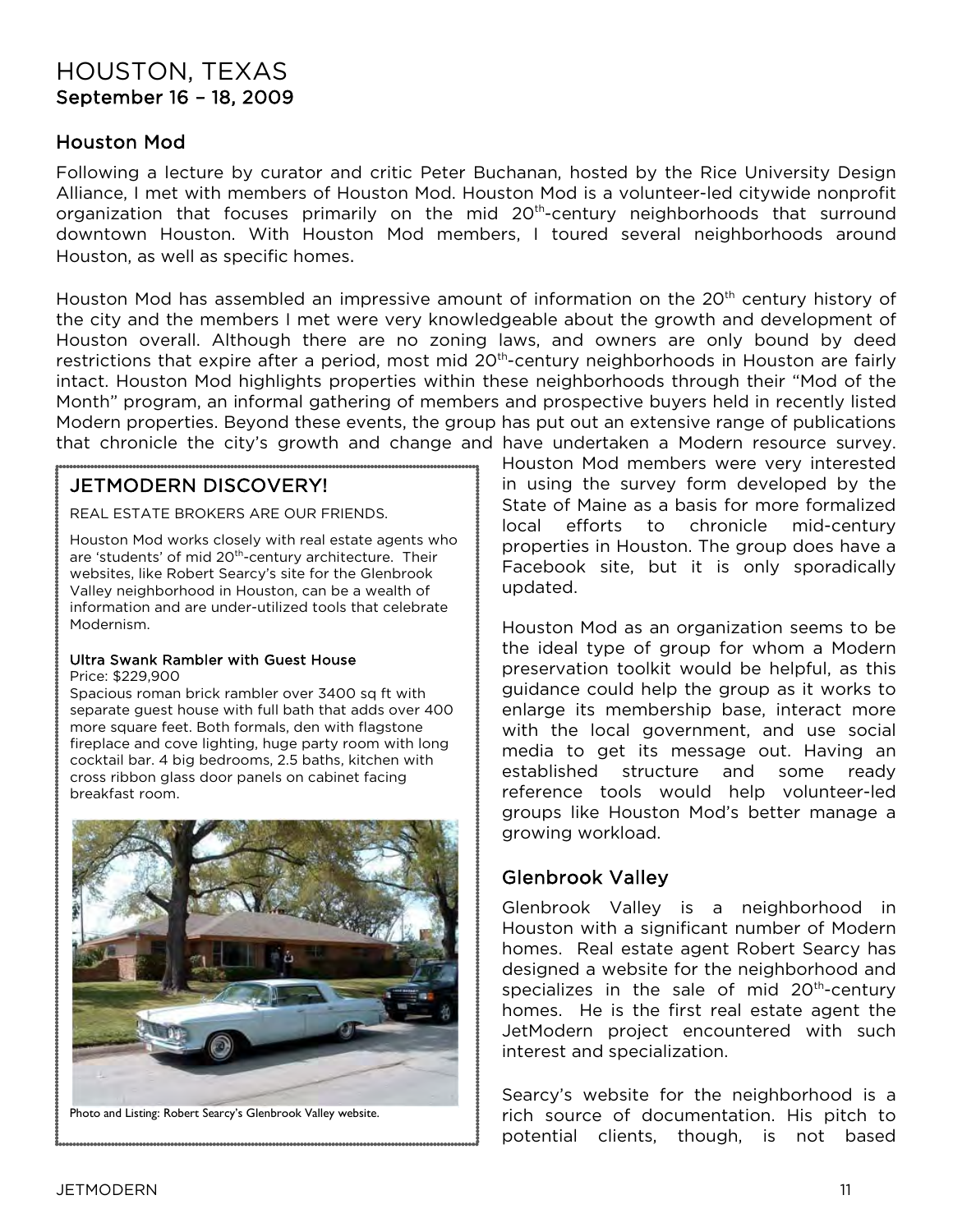necessarily on the history of the area. Instead he markets the idea that suburban neighborhoods of the 1950s and 1960s are now fully part of the urban landscape of Houston, yet maintain their characteristic spacious and private lot and home layouts. In short, Glenbrook is an urban alternative that offers residents a house and property of a distinct style and design. He notes that even less architecturally outstanding ranch houses can be outfitted with period or reproduction pieces or landscaping to be quite remarkable. This is most often due to the unique features of many properties— such as skylights and large sliding glass doors forming a wall of the house that, are not typically found in newer homes. The often reported difficulty, though, is finding suitable replacement parts for fixtures whose standard sizes have changed over the years or finding materials no longer in mass production.

See the work of Houston Mod at [www.houstonmod.org](http://www.houstonmod.org/) and visit Robert Searcy's website at [www.glenbrookvalley.com](http://www.glenbrookvalley.com/).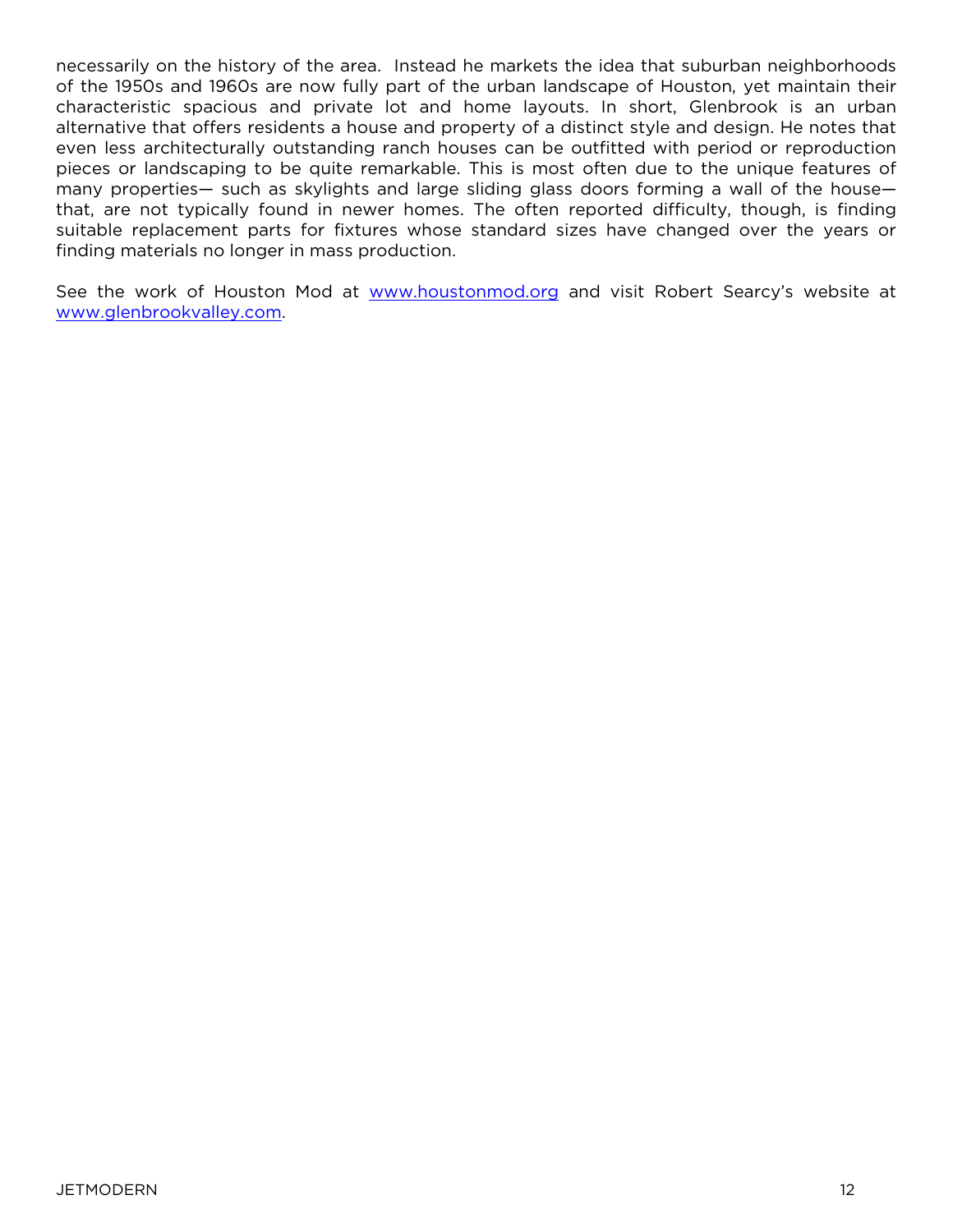## SALT LAKE CITY, UTAH September 19 – 22, 2009

### Utah Heritage Foundation

The Utah Heritage Foundation is Utah's statewide, non-profit preservation organization. Their membership developed the Salt Lake City Modern Committee in 2008, by the National Trust's 2008 National Preservation Conference in Tulsa, OK. Similar to Houston, the majority of modern structures in Salt Lake City are residential.

In general, the Utah Heritage Foundation works to preserve a range of buildings. The Modern Committee and Utah Heritage Foundation have designed a number of educational efforts in order to raise awareness of local Modern architecture. Of particular note is the work underway to produce an architectural family tree, helping to tie architects to the buildings they built and the individuals who now live in them. The goal of this project is to personalize preservation while building a city-wide database of Modern properties. This is particularly important as Salt Lake City's mid 20th-century properties are geographically scattered. While many other organizations profiled for JetModern are doing some kind of survey work, the content tends to focus on the historic context of the buildings' completion dates, and does not take into account subsequent history, use, or significance. In terms of social media and outreach, the Utah Heritage Foundation has a Facebook page that is regularly updated, and including shorter stories that link to the foundation's web site.

The Utah Heritage Foundation raised an important issue about the use of social media. When they announced the date and times of their popular and established homes tour, they tried to publicize it through online channels only, including using Facebook to manage RSVPs. Unfortunately, the events reached capacity and it was difficult to communicate to those still wanting to attend that there was no space. Since then, for popular events, the Foundation has used its online presence to allow people to request to be added to a guest list – invitations and RSVPs are managed through traditional mail.

Visit the Utah Heritage Foundation at [www.utahheritagefoundation.com](http://www.utahheritagefoundation.com/).

*The visit to Salt Lake City included the first "Tweet-up" of the project, held at the Twilite Lounge. The Tweet-up was an experiment to see whether Twitter could be used to generate a live response. Attendance was a bit low, but it was good practice for the San Francisco Tweet-Up.*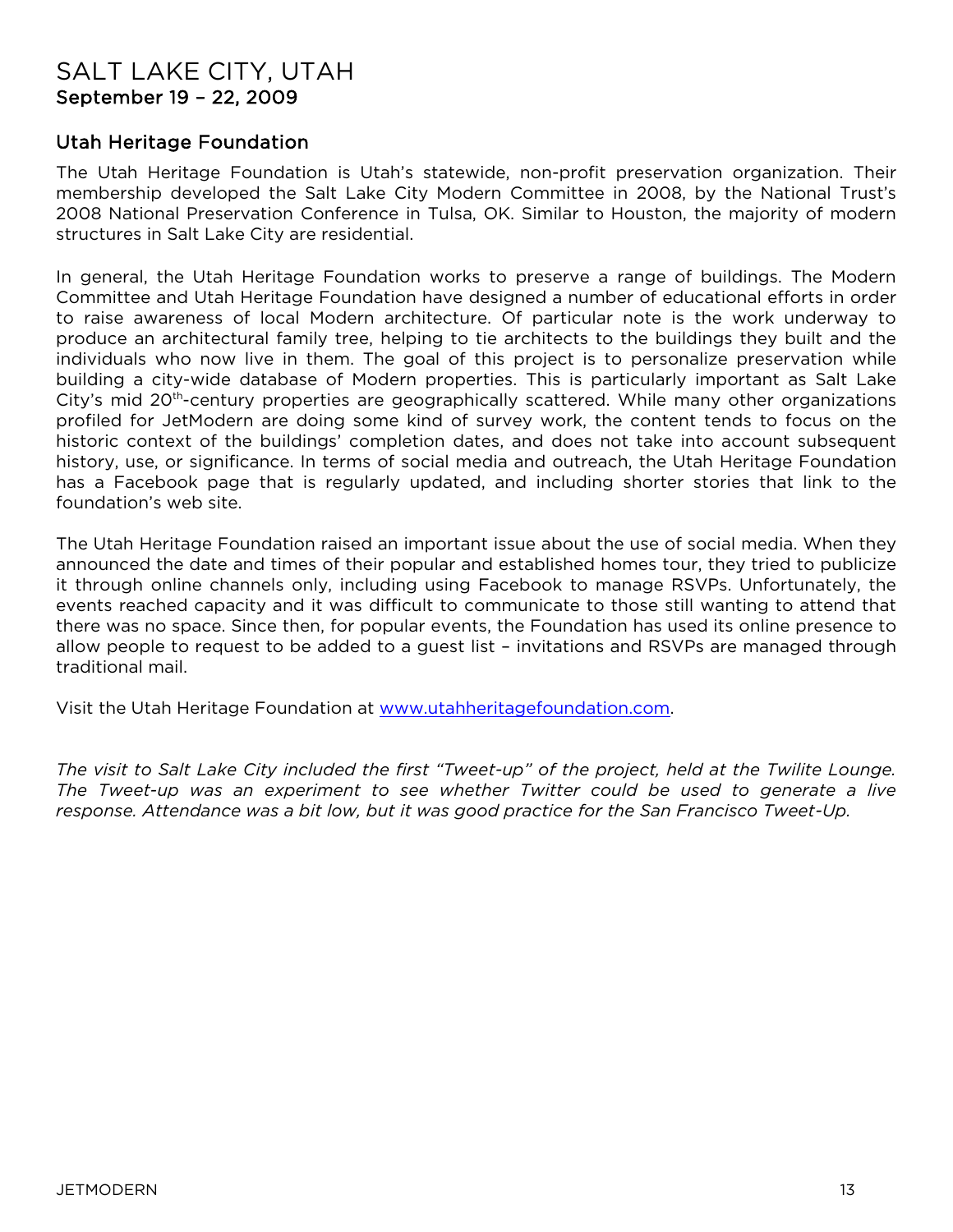## SEATTLE, WASHINGTON September 22 – 24, 2009

### Washington Trust for Historic Preservation

The Washington Trust for Historic Preservation is Washington's statewide non-profit preservation organization. The Washington Trust has recently been involved with supporting the nomination of a nuclear reactor in the middle of the University of Washington campus in Seattle to the National Register of Historic Places. The information uncovered on this visit is an excellent example of the challenges facing the listing of Modern resources on the National Register.

Within the professional preservation community, there is disagreement as to whether the National Register criterion that buildings be fifty years or older, as well as the unwritten policy that architects no longer be living, helps or hinders the preservation movement. JetModern discussions indicate that these criteria and policies result in iconic and monumental 20<sup>th</sup>-century structures being listed, but leave out lesser-known and equally threatened properties. National Register guidance states that the 50-year criterion and "living architect" policy help moderate between resources of passing, contemporary significance and resources of lasting significance, and stresses that exceptions are provided for each category. In Chicago, Vince Michael suggested a possible solution: the creation of a category to allow for the listing of a building because of its contributions to a contextual history of an area or group of people. This might be a way to recognize significance independent of time by allowing buildings to be assessed by their contribution to a larger category like "automobiles" or "International Style."

During the visit to Seattle, the nuclear reactor at the University of Washington was discussed as an example of just this type of structure, with some feeling that the building was not exceptional, while others argued that it was outstanding within a given context. The Nuclear Reactor Building (More Hall Annex), was not listed on the National Register at the time of the JetModern field visit, but has since been both nationally and locally listed. In making the case, the National Register nomination form stressed two main points under listing criteria pertaining to significance for association with important events (Criterion A) and design (Criterion C): first, its association with the movement towards the peaceful use of nuclear energy; and second, the form of the building. Completed in the Brutalist style in 1961, the reactor facility was built by a group of architects with ties to the University of Washington called The Architect Artist Group. [1](#page-15-0) The building was listed on the National Register over the objections of the University of Washington, who felt that the reactor building was neither an important example of Brutalism, nor that it contained a significant design element to connect it to a larger historical

#### JETMODERN DISCOVERY! MODERN RESOURCES NEED TO BE CONTEXTUALIZED BEYOND THE LOCAL LEVEL FOR NRHP NOMINATION.

Modern structures often have very different forms from surrounding buildings. Historic designation at the federal level may require evaluating the structure for its contribution to a larger historical category like "Automobiles" or "Nuclear Development" independent of local context as in the case of the More Annex Hall, the Nuclear Reactor building, at the University of Washington.

<span id="page-15-0"></span>

<sup>-</sup><sup>1</sup> Nuclear Reactor Building – King County, Washington NRHP Nomination Form, Section 8 Continuation Sheet, p. 1.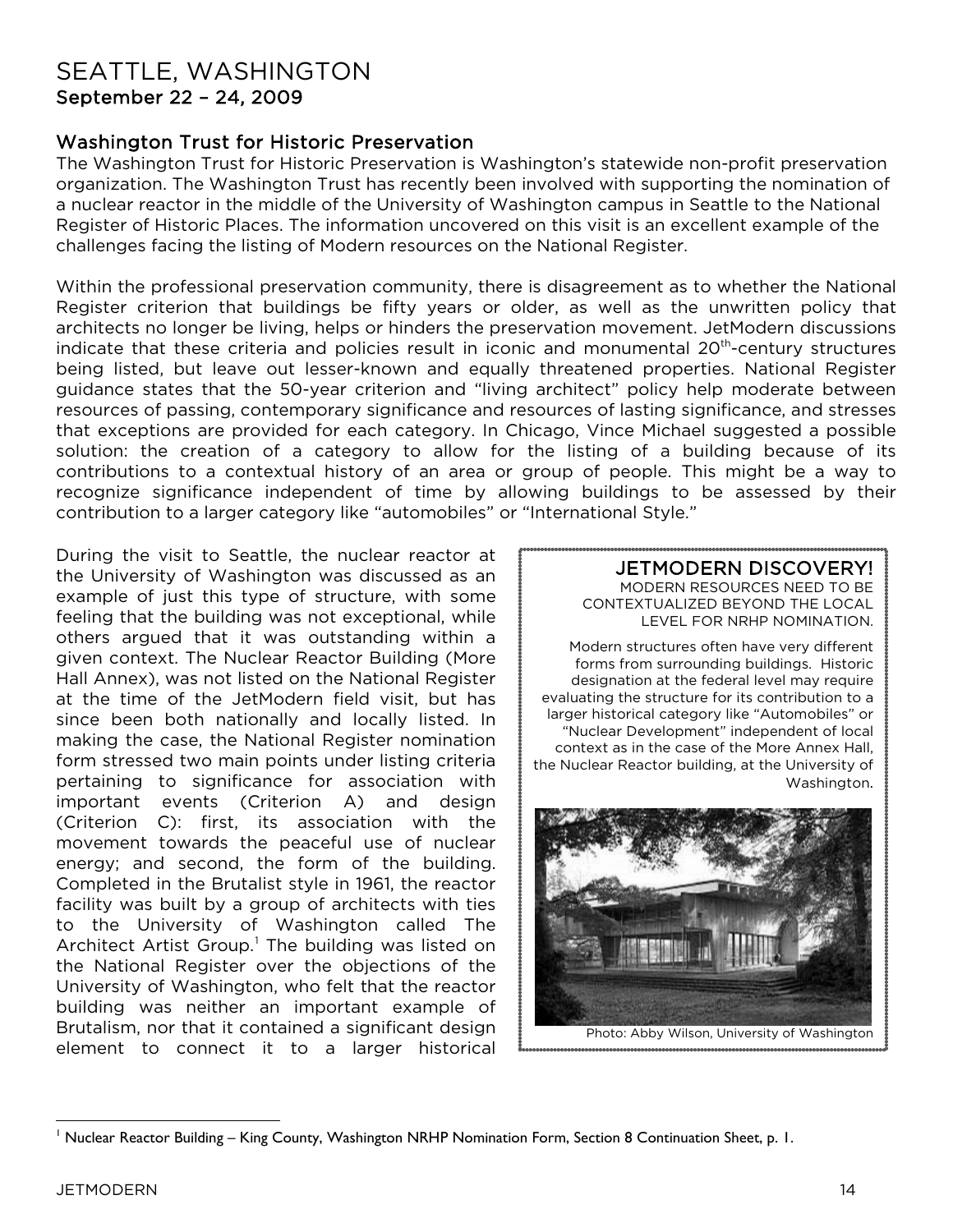narrative.<sup>[2](#page-16-0)</sup> The nomination paperwork, however, contends that construction of the reactor building and growth of a nuclear engineering program at the University of Washington "represented a significant (local) manifestation of a nationally important trend associated with the expansion of nuclear engineering technology during the post-World War II-era."<sup>[3](#page-16-1)</sup> The reactor, then, becomes a local representation of a group of structures related to this theme. As a result, the significance of the reactor building grows beyond Seattle.

The University of Washington also objected to the National Register listing because the site did not play a role in any significant experimentation in nuclear science and was not connected with any nationally significant event. However, setting the structure within the larger, national conversation on the role and place of nuclear energy after World War II reveals that its significance is independent of its date of construction, being based in the role the building had as part of a number of facilities researching peaceable applications for nuclear science. Creating a national context for the reactor building seems, based on the argumentation of the National Register documentation, to be important in establishing the significance of recent past resources, which often have very different forms from surrounding buildings.

### DOCOMOMO WeWA and Historic Seattle

The western Washington chapter of the international organization DOCOMOMO (Documenting and Conserving the Modern Movement), DOCOMOMO WeWa is primarily an educational membership group that functions parallel to several statewide and citywide historic preservation organizations. Eugenia Woo from the regional chapter was interviewed. She also is the Director of Preservation Services for Historic Seattle, Seattle's citywide, non-profit preservation organization.

Much like the Utah Heritage Foundation, DOCOMOMO WeWa is working on an oral history project that will highlight the work of Modern architects in western Washington. The work of these architects is particularly threatened due to development pressure, a lack of public appreciation, and, according to Woo, the "assumption that because [some] don't understand the aesthetic [a building] can be demolished." To counter this, DOCOMOMO WeWa and Historic Seattle, like the other organizations interviewed, concentrate on providing technical assistance to homeowners along with tours, lectures, and events allow the public to interact directly with Modernist structures. These last three efforts focus on education; the organization strives to provide context and information to humanize the buildings. DOCOMOMO WeWa is an organization that exists exclusively online and is completely reliant on email for communication. They do not have a Twitter or Facebook page, nor do they have a blog; they do, however sell tickets to events online and accept online donations. On the other hand, Historic Seattle is a bit more dynamic in its use of the internet; they have a Facebook presence and Woo has started blogging at MAin2.

Visit DOCOMOMO WeWa at [www.docomomo](http://www.docomomo-wewa.org/)-wewa.org and Historic Seattle at [www.historicseattle.org](http://www.historicseattle.org/).

Read the MAin2 blog at [http://main2seattle.wordpr](http://main2seattle.wordpress.com/)ess.com.

<span id="page-16-1"></span><span id="page-16-0"></span><sup>&</sup>lt;u>.</u>  $^2$  Ibid., Letter of Objection, Univ. of Wash to the WA State Advisory Council on Historic Preservation 14 Oct. 2008, pp. 2-3, 5-7. <sup>3</sup> Ibid., Reviewer's Comments (Paul R. Lusignan)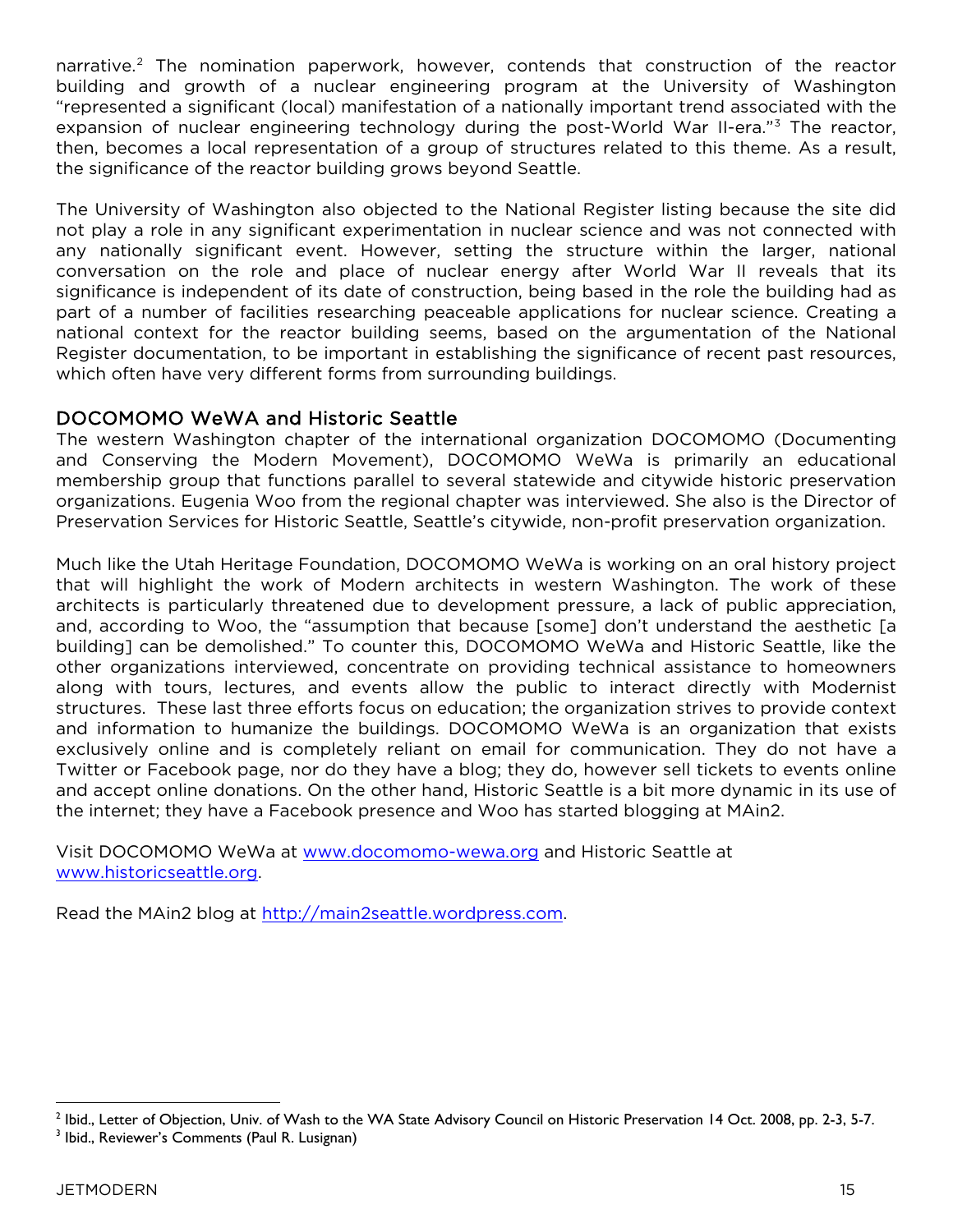## SAN FRANCISCO, CALIFORNIA September 25 – 27, 2009

### California Preservation Foundation

The California Preservation Foundation is California's statewide nonprofit preservation organization. Its small staff size prevents a Modern-focused program, although the organization's conferences have focused on the subject in the past.

The California Preservation Foundation's outreach activities include conferences, workshops, and training sessions. All architectural periods receive equal amounts of programming in efforts to serve all segments of the organization's membership base. Given the large size of California, the California Preservation Foundation is primarily reactive to Modern preservation issues, allowing and empowering local preservation organizations to be the primary voice in their communities. On a statewide level, they have just begun to address an underserved community – young people – by developing curricular materials for the state's youth, most recently through art classes in preparation for their 2010 conference in Nevada County. In this county, CPF has developed an innovative short film competition that will highlight conference tracks. The competition (hosted on YouTube) engages youth in material they might otherwise not be exposed to while giving the Foundation new voices to tell the story of preservation. In addition, the project has enriched the art curriculum with local history; art teachers in the county have even decided to add a poster competition and possibly a photography one, too.

Visit the California Preservation Foundation at [www.californiapreservation.org](http://www.californiapreservation.org/).

*The visit to San Francisco also included the project's second Tweet-up, held at the Tonga Room, a high-style Tiki bar at the Fairmont Hotel. Approximately 15 to 20 people responded to the event as advertised on local preservation mailing lists, Twitter, and the JetModern blog.*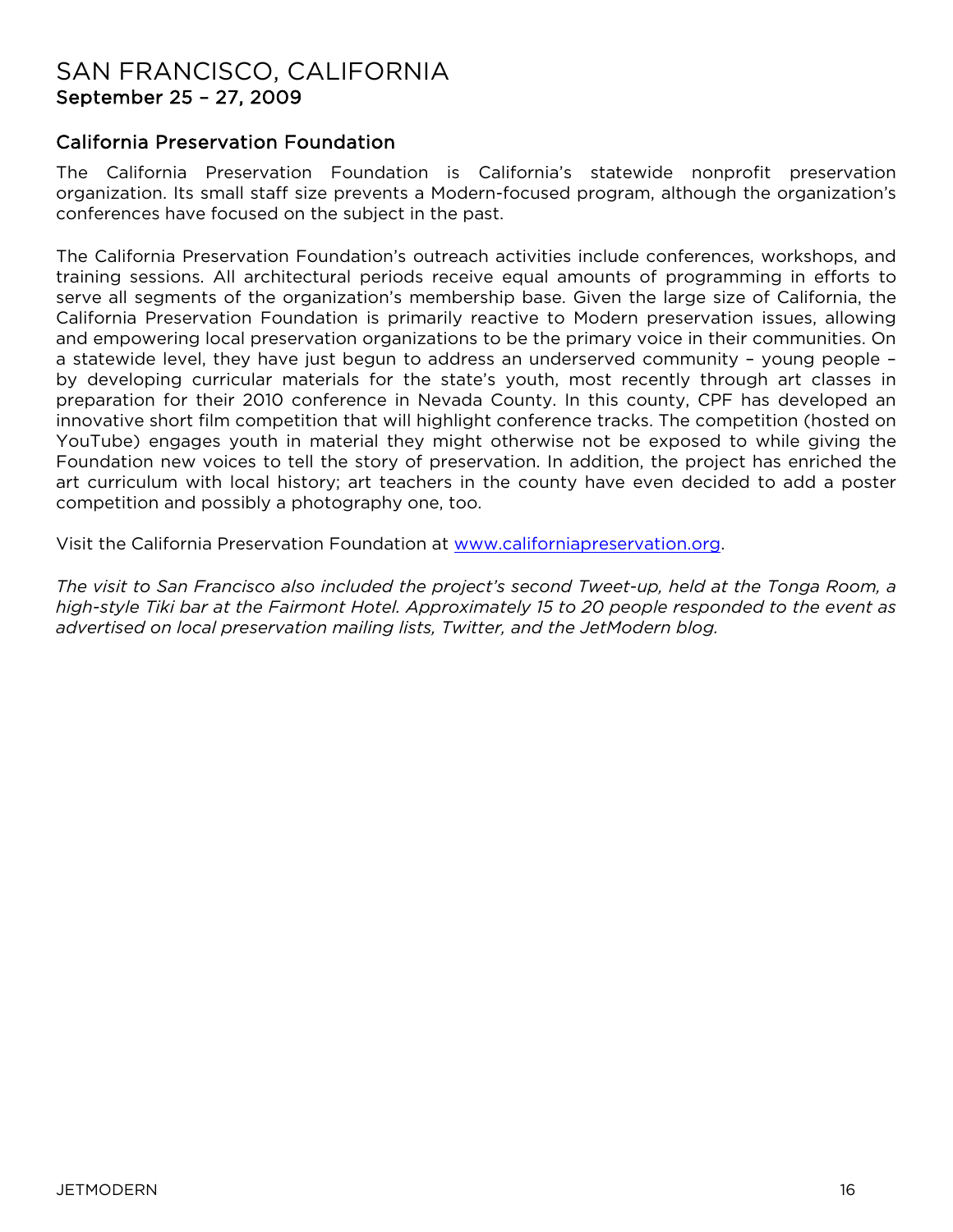## LAS VEGAS, NEVADA September 27 – 29, 2009

#### Preserve Nevada

Preserve Nevada is Nevada's statewide, non-profit preservation organization and is housed in the History Department at the University of Nevada – Las Vegas, working closely with its public history program. It is focused primarily on training a new generation of preservation professionals using the university as a bridge to connect academia to the community. Advocacy is done in concert with professional development.

In regard to Modern resources, Preserve Nevada works to alter the general perception of Nevadans that Modern architecture is not historic. Unique to their region is a public affinity for post-war neon signs. Young Electric Sign Company, YESCO, owned many of these signs and simply leased them to the casinos and hotels around the city. As a result, they have been well-maintained over the years. The appeal of these signs has given Preserve Nevada an unusual angle—they are able to link the "value" of the sign with the "value" of the structure to which it is attached. But, as Janet White (a professor at UNLV not associated with Preserve Nevada) notes, the best of mid 20<sup>th</sup>-century Las Vegas is already gone, and the key to saving what is left is to "make people aware of what they've got." Preserve Nevada does not utilize blogging, Twitter, or Facebook.

Visit Preserve Nevada at [http://preservenevada.unlv.edu](http://preservenevada.unlv.edu/).

### JETMODERN DISCOVERY!

USE ICONIC PARTS OF A BUILDING TO GENERATE INTEREST IN THE REST.

Preserve Nevada uses a unique regional affinity for neon signs to cultivate interest in the less-loved Modern buildings to which they are attached.



Ĩ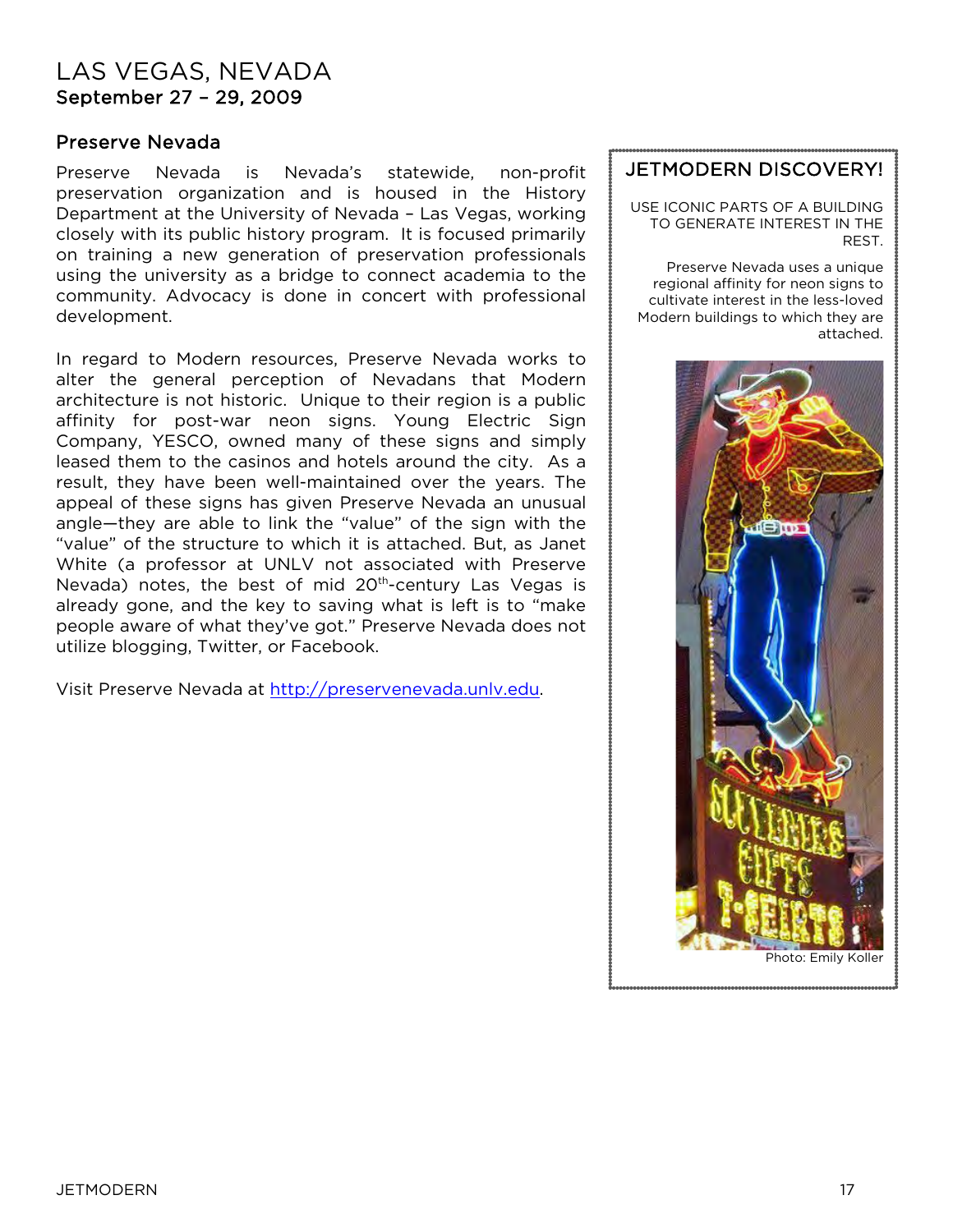### LOS ANGELES, CALIFORNIA September 30 – October 2, 2009

### Los Angeles Conservancy

Arguably the United States' foremost Modernism preservation organization, the Los Angeles Conservancy (LAC) and its Modern Committee (ModCom) have long been active in preserving mid 20<sup>th</sup>-century structures.

The LAC uses social media extensively, especially for its "Sixties turn Fifty" program, an initiative to highlight Modern properties in Los Angeles. In using Twitter and Facebook to build interest in and to promote events related to this program, the LAC has found that their social media outreach efforts have been just as effective as direct mailings. However, there are no plans to abandon traditional outreach tools; rather, online outreach will continue to serve as an additional channel within a comprehensive outreach strategy. The biggest advantage, according to Constance Farrell of the LAC, is that social media quickly reaches a younger and wider audience. Despite the appeal of social media, the LAC stresses that their primary goal is to drive visitors to their website. The "participatory atmosphere" of Twitter and Facebook is a bonus that allows member engagement; it is not, however, a replacement for quality web hosted content.

For smaller organizations, Constance Farrell recommended that a way to lessen the staff burden might be to use Twitter and Facebook to concentrate on fresh content even if it is not produced by the organization. Rather than always turning followers to the organization's home page, Tweets might link to an article that references the organization or is of interest to members. The need for constant Tweeting and Facebook activity would then be greatly reduced. Both Farrell and Holly Evarts of the World Monuments Fund recommended the use of Google Alerts as an online clipping service that allows organizations of all sizes to maintain an awareness of articles about a group or to highlight the content of others that might be relevant to a group's members. Further, the Conservancy has used YouTube as an advocacy tool to, quite literally, show why preservation is important. This is an added outreach stream that could provide content both directly for an organization or as a citation in a Facebook post or Tweet.

In addition to speaking with the LA Conservancy, the JetModern project in Los Angeles also included attending TrustModern's first Modern Module, a two-day lecture and invited panel series funded by the National Endowment for the Arts. The Module began with a public overview session that emphasized the context of mid-century Los Angeles, particularly in reference to the ambitious survey program the City of Los Angeles has just begun, known as SurveyLA. The next day, at a closed panel, experts gathered to discuss solutions to bridging the gap between the public and historians. Some suggestions included the proactive nomination of "easy" buildings and allowing the civic conversation on the preservation of mid 20<sup>th</sup>-century resources to develop in a less hostile environment than with highly controversial structures. In addition, it was suggested that there is a need to revise the Secretary of the Interior's Standards for the Treatment of Historic Properties and to develop collaborative partnerships to help with this. Beyond the technical focus, Module attendees emphasized the importance of education, especially reaching populations not otherwise engaged by preservation groups.

Visit the LAC at [www.laconservancy.org](http://www.laconservancy.org/).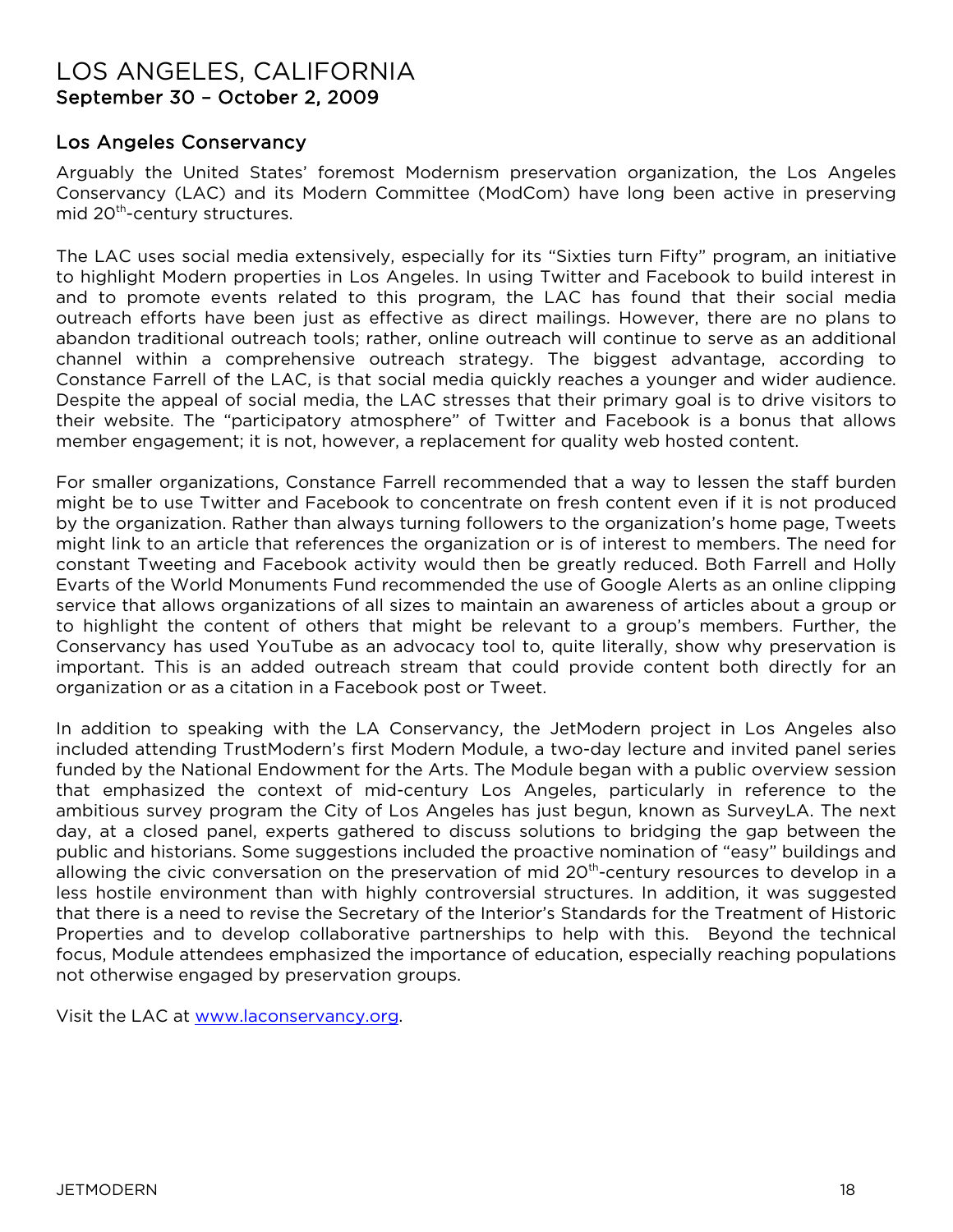## ORLANDO, FLORIDA October 3 – 6, 2009

### Central Florida Modern

Central Florida Modern (CFM) is part of the Nils M. Schweizer Fellows, a non-profit corporation named after the prominent Central Florida architect, with a goal to promote awareness and seek the preservation of Central Florida's exceptional Modern architecture. Central Florida Modern is a small, non-profit membership organization staffed by volunteers.

One of the largest initiatives of CFM has been to hold an international design competition for the reuse of the precast concrete *brise soleil* surrounding the American Federal Building (Bob Murphy, 1963), popularly called the Round Building. The City of Orlando is razing the Round Building to make room for an office building and performing arts center. CFM has fought to save parts of the Round Building's distinctively patterned concrete curtain wall through a reuse design competition, RBR360. The competition is a good example of the 'selective preservation' philosophy advocated for by the architectural firm CUBEwork. RBR360 was developed independently by CFM and has helped raise awareness for both the building and the organization, constituting one of their largest outreach efforts to date, and providing a stellar model for the reuse of Modern resources facing development pressure.

Another important part of CFM is supporting owners of buildings by Neils Schweitzer, a student of Frank Lloyd Wright who oversaw the construction of a number of Wright-designed buildings in central Florida. To date, CFM has focused on organized discussions of preservation strategies for Schweitzer buildings. They are also working to support the only house in Florida fully executed – both designed and built – by Wright. The current owners would like to turn it into an art center or retreat, but are struggling with maintenance issues. The group is not yet developed a comprehensive educational program; however, they have created a catalogue of Modern structures throughout the region on their website and maintain a Facebook page. Most outreach is done through email. CFM is small, but committed, and is exactly the type



JETMODERN DISCOVERY!

of organization that could benefit from the support of a national preservation organization and network of peers throughout the country.

Visit CFM at [www.centralfloridamodern.com](http://www.centralfloridamodern.com/) and the Round Building Reuse competition [www.rbr360.com](http://www.rbr360.com/).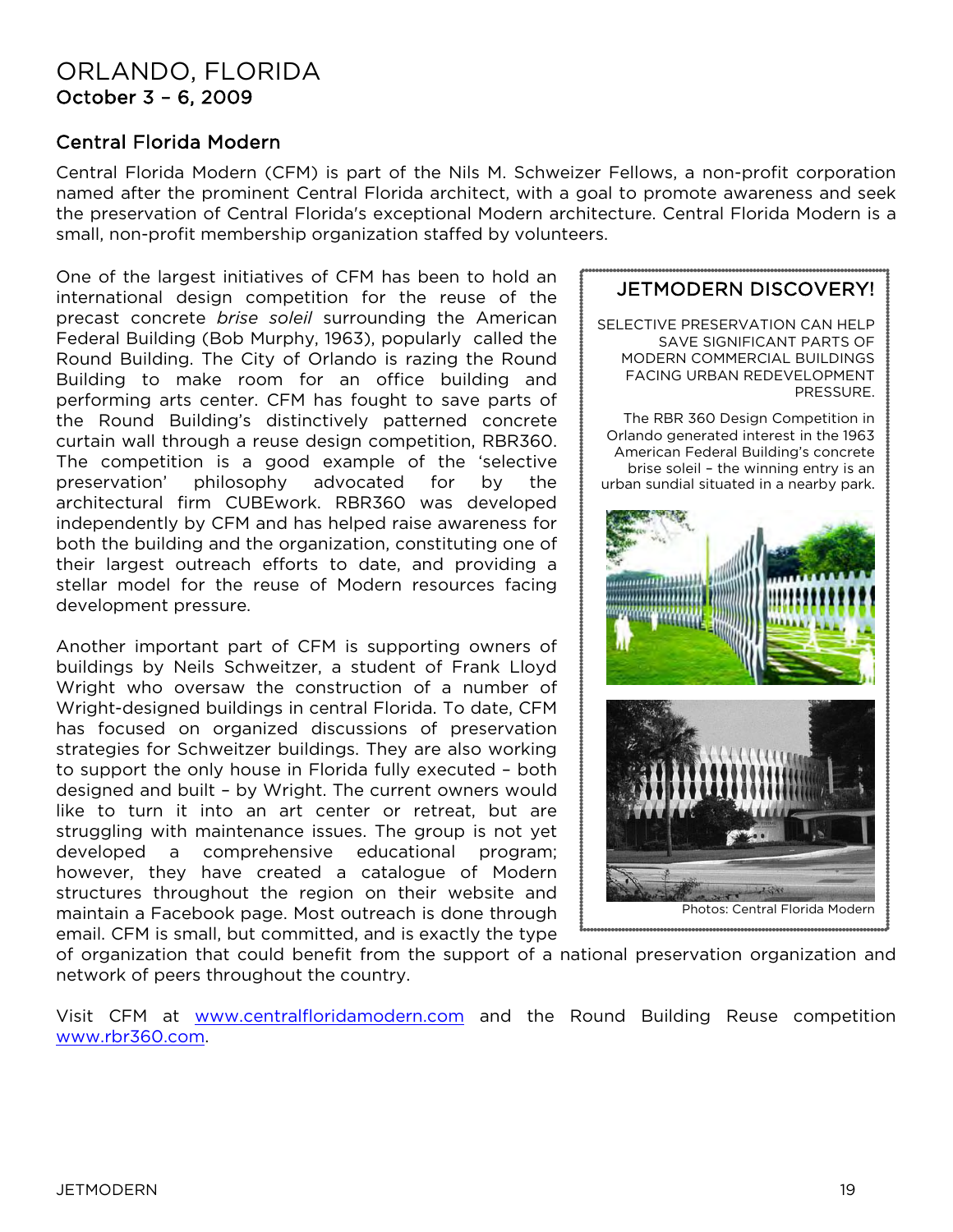## NEW YORK, NEW YORK

### World Monuments Fund<sup>[4](#page-21-0)</sup>

An international advocacy organization with offices in the United Kingdom, France, and the United States, the World Monuments Fund is broadly concerned with the preservation of the built environment. While it has an established Modern program, the organization focuses primarily on prehistoric resources.

Outreach for Modernism is one part of a larger engagement strategy for World Monuments Fund (WMF). WMF has a blog, Twitter account, and Facebook page. With an international reach, Evarts noted that blogging from the field has not been easy for the staff. The constant need for content is difficult to meet, and the staff struggles to do remote blogging, which leads to a significant lag time between when a site visit is made and returning to the home office. Tweeting has, so far, only been in English. Evarts mentioned that WMF uses Google Alerts to monitor its presence online and has also used a grant from Google to purchase Google Adwords, a paid search ranking feature. An advertisement placed on Facebook was extremely successful in increasing the number of online friends of the WMF page. A new primary goal for press announcements is to get on wire services (particularly internationally), as the wire distribution reach is very large, and can be a way to receive coverage in languages other than English and in publications not previously targeted.

Visit the World Monuments Fund at [http://www.wmf.org](http://www.wmf.org/).

<span id="page-21-0"></span> $\overline{a}$  $4$  Interview conducted after the September 2009 traveling portion of JetModern.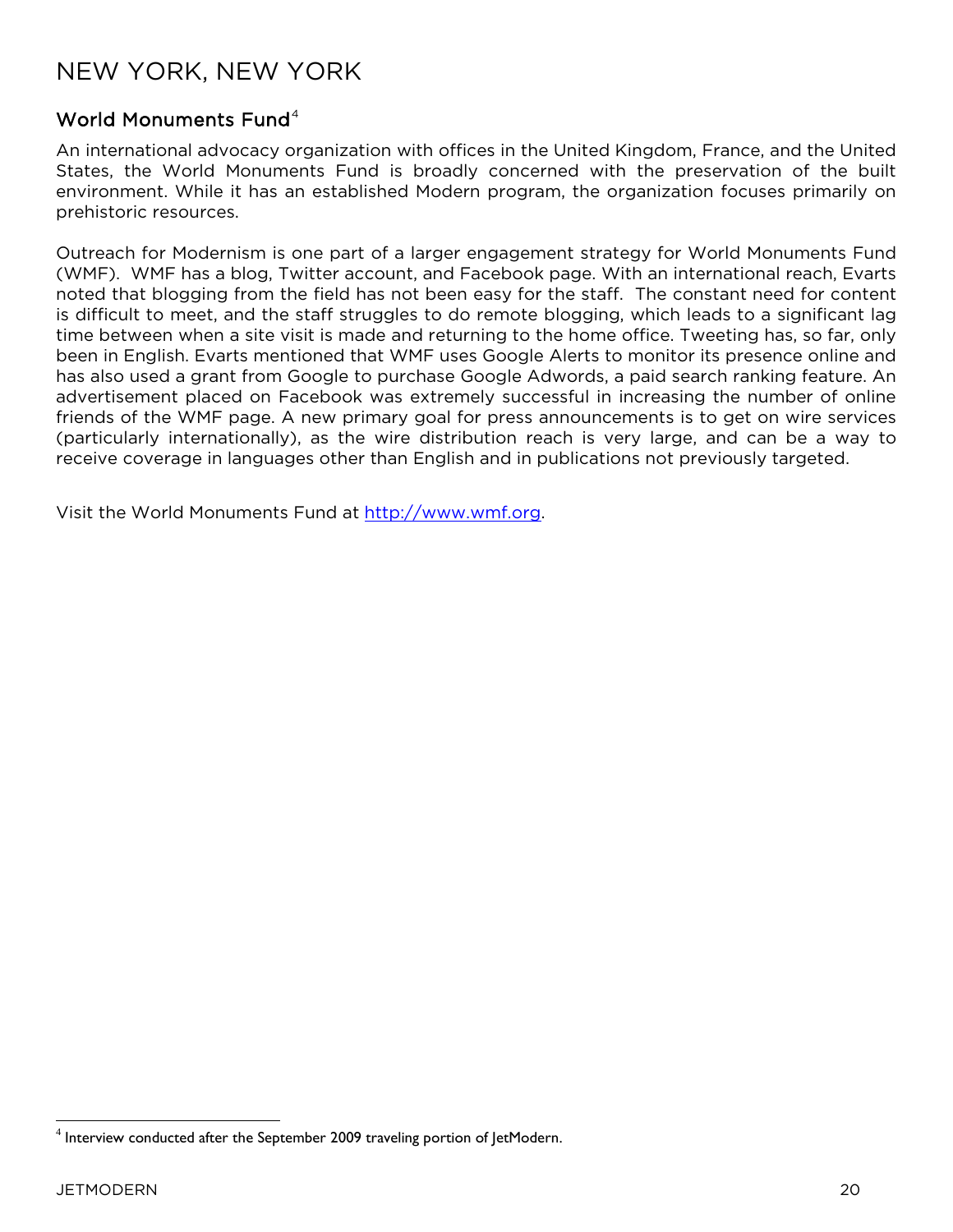# Blog Entries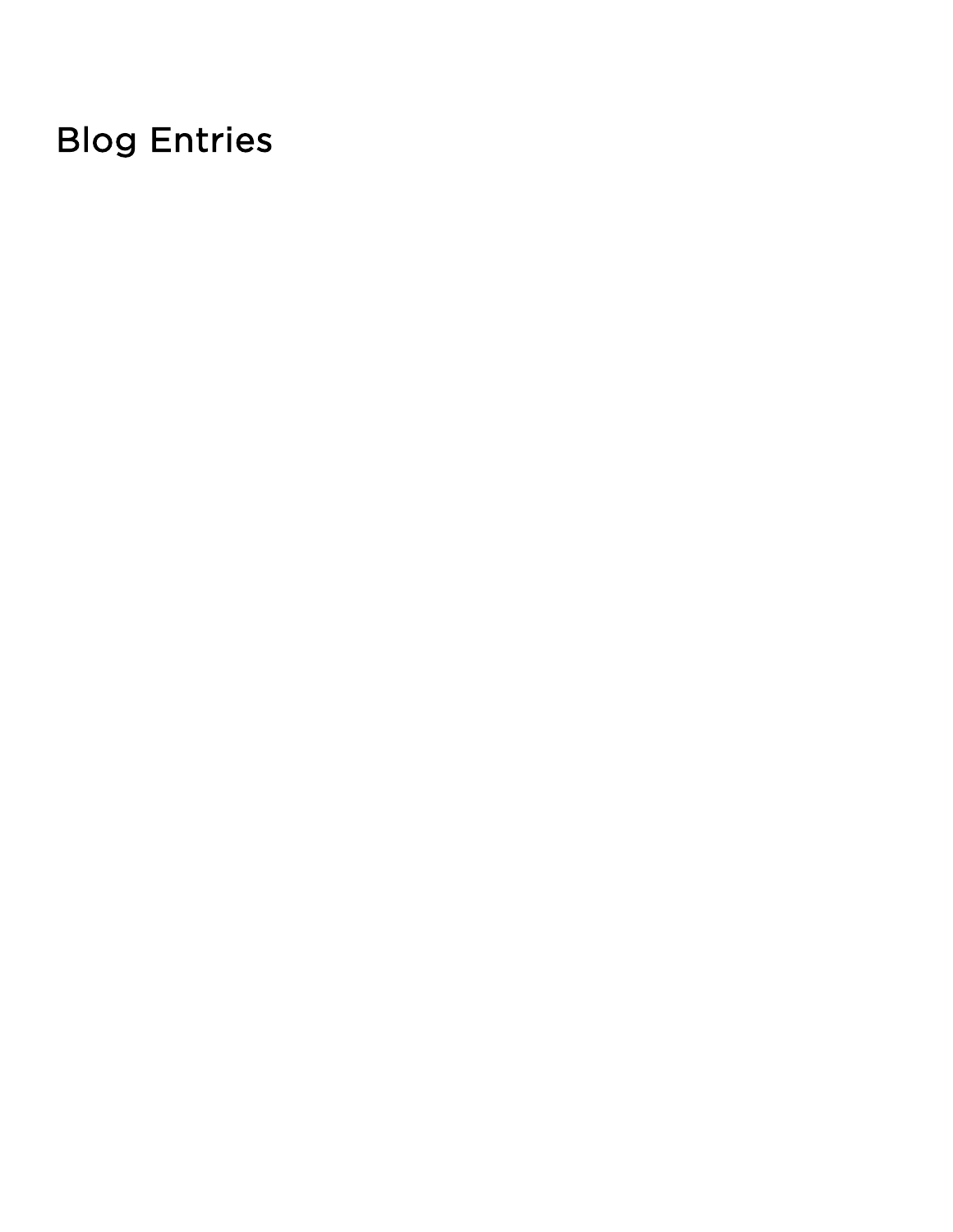## Jet [Modern: Columbus Circle + Pennsylvania Station](http://blogs.nationaltrust.org/preservationnation/?p=5942)

by Seth Tinkham on September 15th, 2009



**2 Columbus Circle, c. 1964 Photo: NTHP**

Why wasn't [2 Columbus Circle](http://www.preservationnation.org/travel-and-sites/sites/northeast-region/2-columbus-circle.html) the next Penn Station? It's not the first time a building in New York has attracted the widespread attention of preservationists.

In 1963 when Pennsylvania Station (NY) was razed, the outcry helped to shift federal cultural heritage laws toward explicitly and systematically including structures. The destruction of Penn Station also helped bring preservation from a local/localized effort to a nationally coordinated one.

When plans to alter 2 Columbus Circle (Edward Durell Stone, 1964) were drawn up, though many rallied around the structure, there was no widespread groundswell of support resulting in either a major shift in preservation policy nor general attitudes towards the preservation of mid-century buildings. To be clear, a number of individuals and groups (including the National Trust for Historic Preservation) advocated on behalf of preserving the building, or, at the very least, having the New York Landmarks Commission have a hearing on the matter. I do not know the full history of the Commission's decision not to hear the case for preserving 2 Columbus Circle.

The point, though, is that while the loss of Penn Station engendered broad support for preservation protections, the major loss of the façade of 2 Columbus Circle and the renovations to the interior did not. At the time Penn Station was destroyed, it was about 50 years old. When

Columbus Circle was altered, it was also about 50. With two buildings of approximately the same age, how is it that one became a touchstone for the creation of a protected status for buildings and the other was heavily altered?

The removal of the original Penn Station building from the landscape of Manhattan was driven in large part by shifting modes of transportation, a corresponding declining use of rail, and increasing property values (air rights) which put a premium on space, making generous waiting areas and separate arrival and departure areas ripe for re-purposing for revenue generation. This very shift shows a social progression documented in a structure – from train to jet to car. The station took on a symbolic role as a constructed space with meaning within a community as the building became a historical marker of the rail age. Its form (appearance), shaped by grand rail travel, documented a moment in history.

Are there some ways that 2 Columbus Circle could have been re-



**2 Columbus Circle in 2009 Photo: Seth Tinkham**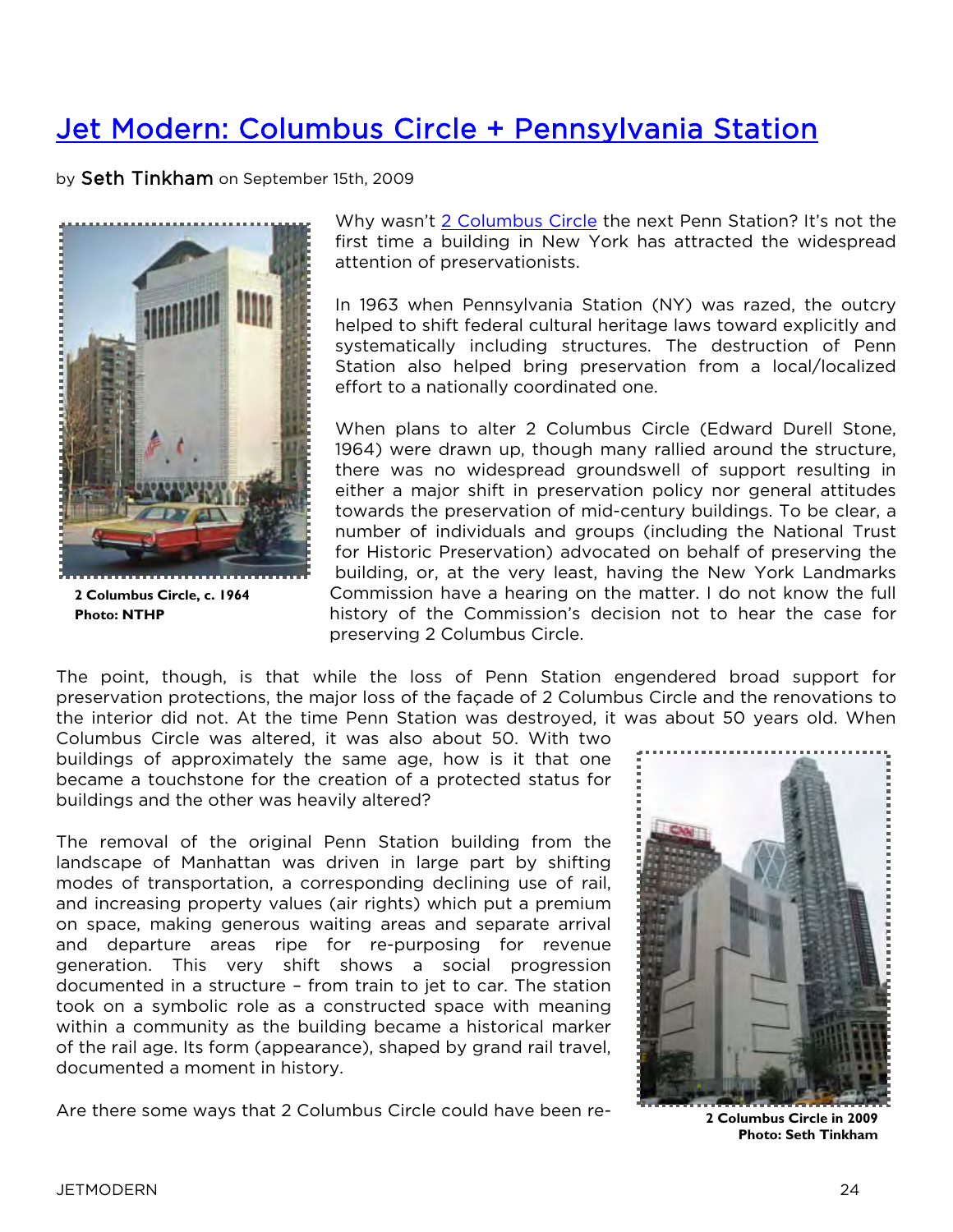set as a similar marker of history, a history this time not of the early 1900s, but of the mid-1900s?

To help understand some of the obstacles faced by those in favor of preserving 2 Columbus Circle, and some successful strategies for community engagement in and with modern structures, I headed to New Canaan, CT to visit [Philip Johnson's Glass House,](http://www.preservationnation.org/travel-and-sites/sites/northeast-region/glass-house.html) a modernist residence set among colonial Connecticut farmhouses.

Next stop: New Canaan.

## Jet[Modern: George Washington Didn't Sleep Here…](http://blogs.nationaltrust.org/preservationnation/?p=6049)

#### by Seth Tinkham on September 17th, 2009

*But maybe he would have wanted to…* 

You wouldn't think that New Canaan, a former farming town now a commute away from New York City, would house one of the largest collections of mid-century modern buildings in the country.

Beginning in the late 1940s, many of America's most famous modernist architects settled in New Canaan, Connecticut. According Gwen North Reiss, my tour guide for one of the most famous houses here, Philip Johnson's [Glass House,](http://philipjohnsonglasshouse.org/) the architects were drawn to the area by [Eliot](http://en.wikipedia.org/wiki/Eliot_Noyes)  [Noyes](http://en.wikipedia.org/wiki/Eliot_Noyes) who had moved with his family to then-rural Connecticut because it was affordable and had good schools. Soon after, though, others followed, inspired by Noyes' leadership to build show houses, buildings that would be "calling cards" and help to generate new commissions. Many of the architects came from Harvard's



**Philip Johnson's Glass House in New Canaan, Connecticut Photo: Seth Tinkham**

architecture school; Philip Johnson was one of the Harvard group. Selecting a site overlooking a hollow, he built the Glass House in 1949, placing it among the colonial cottages and houses already in New Canaan.



**Philip Johnson's Glass House: Exterior view of the gatehouse known as "The Monsta." Photo: Carol Highsmith**

In the 1980s when Johnson gave the Glass House, outbuildings, and land to the National Trust for Historic Preservation, he did so because he felt that, absent some protection, the structure would be torn down by a community that objected to modernist building forms.

I was curious to see what Christy MacLear, executive director of the Glass House, has done to help increase the visibility of the house and the way the property participates in life in New Canaan. The Glass House certainly is an active player in both the local community and beyond. To do this, the staff used traditional methods to increase the visibility of the property,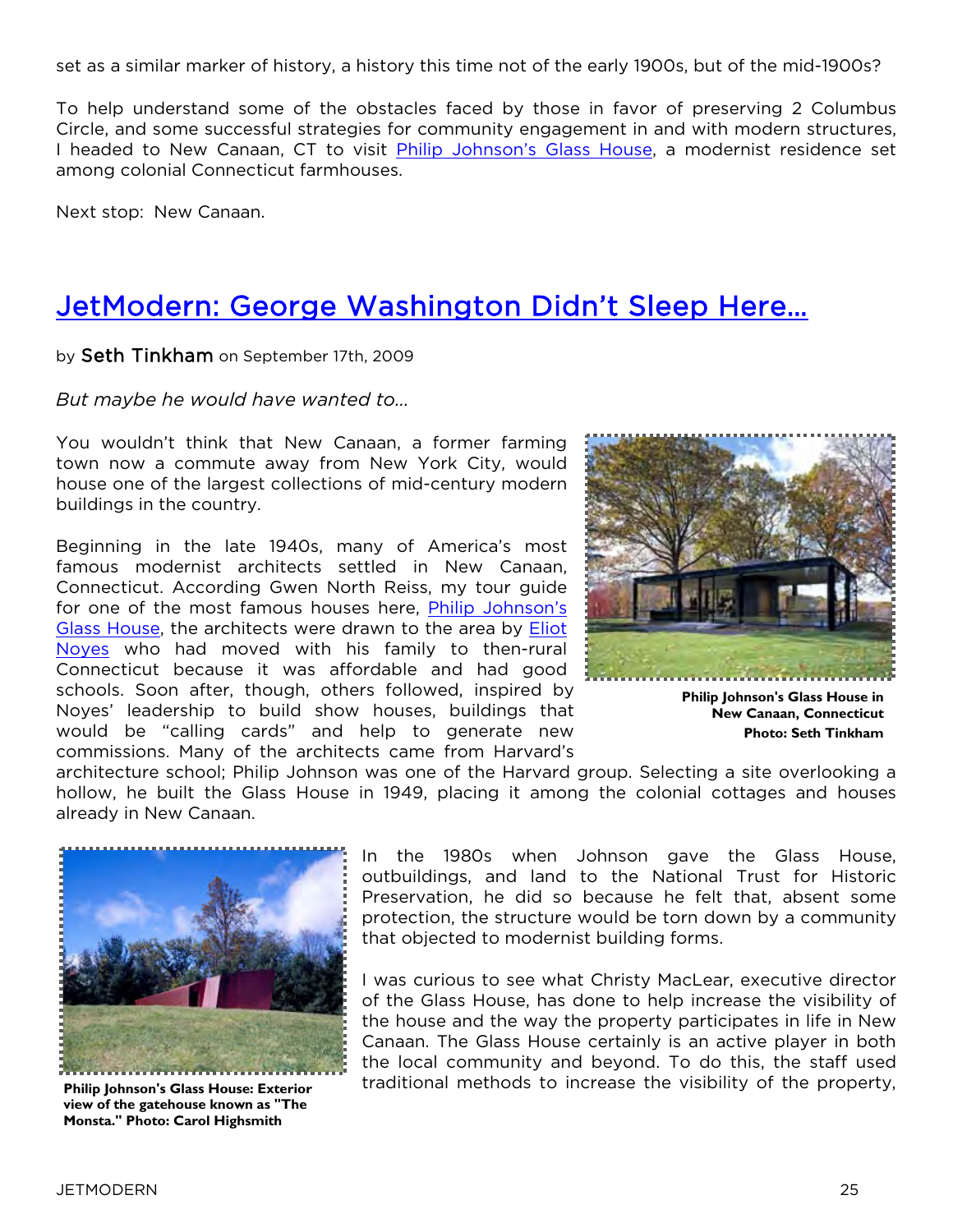share the context in which the house developed, and provide information to visitor.

[Using a survey of surrounding structures,](http://www.preservationnation.org/travel-and-sites/sites/northeast-region/new-canaan-ct/) the staff turned what could have otherwise been a common tack into an interactive resource, posting the results online and in print and widening the scope to include communities beyond Connecticut. Building awareness of the property and modernism off this survey was a key in the plan to make Philip Johnson's Glass House less about the house itself and more about the creating a center for modernism in a larger context.

So, how did they do this and what worked? The key was positioning the property not in isolation, as a reactionary preservation response to a threat, but to setting the house, grounds, and outbuildings as a dynamic place within the modernist conversation. This had three parts:

- 1. appropriately harnessing new technology (to make the survey collaborative through online participation and, in another project, the posting of YouTube videos of oral interviews of influential mid-century architects – both older interviews and more contemporary);
- 2. designing programming which gets the public and specialists into the structure(s) to learn about modernism in general;
- 3. and by maintaining the property as a good example of the modernist form.

Again, the end result is a better understanding of context.

While the survey may be a slightly more academic exercise, the ease of accessibility to the study data, its attractive and well planned presentation, and open platform all easily allow it to function well at a local and national level. Smartly planned publicity that does not alienate potential visitors based on how they may receive information (online or in person, as it were), can help to place the property not within a separate narrative of newness, but one which is incorporated within the whole of the historical built narrative. Lastly, and perhaps most importantly, getting visitors in and through the property. Positive interaction appears to be key. Positive does not mean that visitors will leave liking the structure more than they did when they arrived; rather, it means having an informed opinion.

My sense has been that once people know some of the *why* behind the form of a newer building, they will understand (again, this doesn't mean like) the appearance. I would be curious to know if anyone has any demonstration of this. At any rate, there is a good deal of theory to mid-century modern, which is not unique. The Arts & Crafts movement was equally about improving life through built structures. Mid-century modern, though, has less obvious expressions of craft and human craftsmanship and (usually) much more apparent theoretical aspects. Understanding the theory at work is helpful to understanding the building. Most importantly, though, because George Washington didn't sleep in newer properties, one doesn't have the advantage of presenting visitors with a narrative that ties into (positive) preconceived notions. Building an informed narrative around a newer property is what, I believe, Christy MacLear and staff at the Glass House are trying to do. Getting people in structure and looking at it is the opportunity to get the informed message across and provide an additional layer to popular opinion and critics.

Next stop: Boston.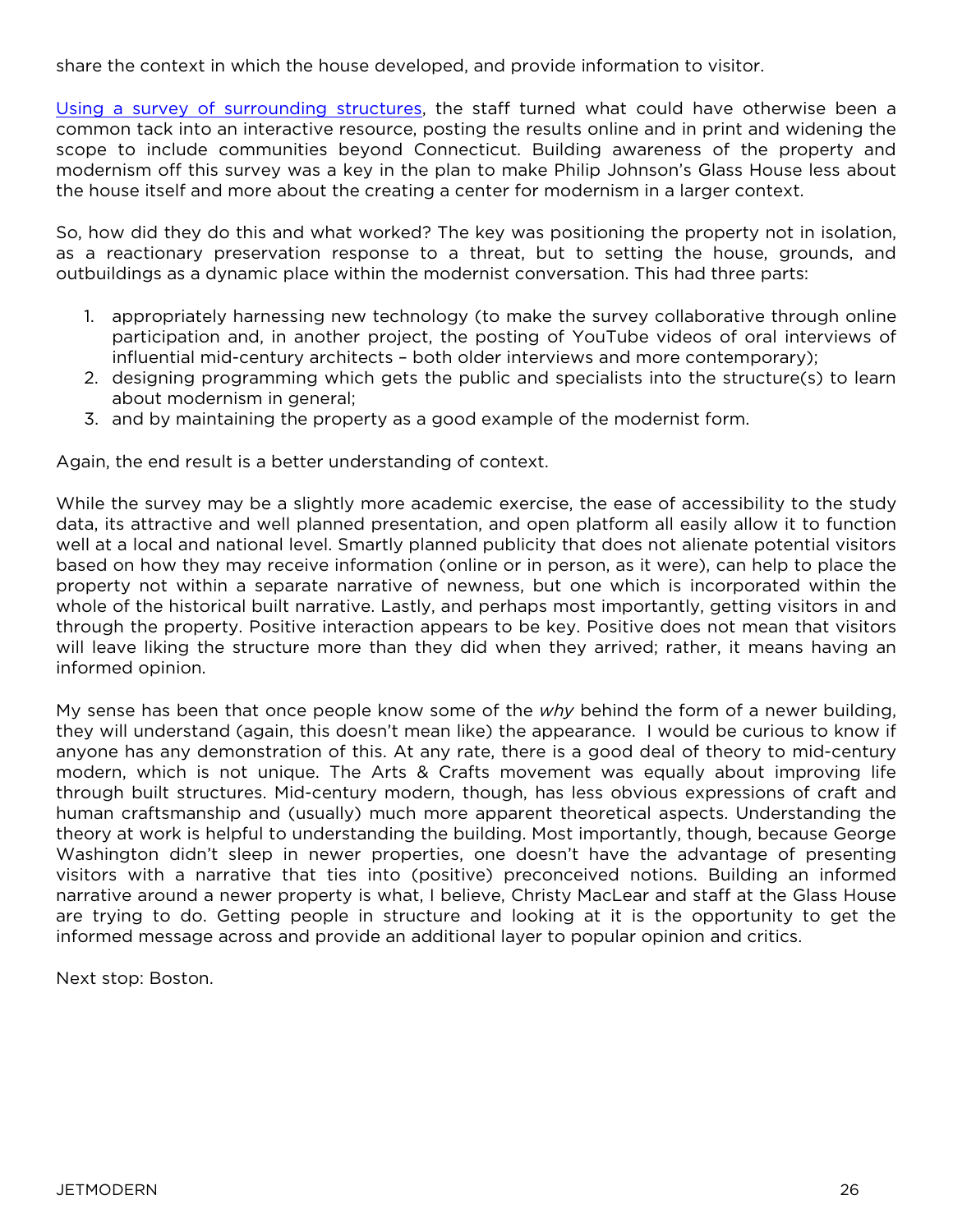## Jet[Modern: Coming Up Next Week](http://blogs.nationaltrust.org/preservationnation/?p=6103)

by Sarah Heffern on September 18th, 2009

As Seth makes his way from Houston to Salt Lake City via JFK (because it's on the way?), I thought I'd share a couple of photos he took of Boston's City Hall — one of the sites he'll be writing about next week. Enjoy the eye candy as you head into the weekend!

(By the way… It might not be proper to mention it here, since this is a blog and not Twitter, but modern fans in Salt Lake City can meet Seth at his "tweetup" on Monday night. [Visit his Twitter page to get details on the time and](http://www.twitter.com/jetmodern)  [location.\)](http://www.twitter.com/jetmodern)



**Boston's City Hall Photo: Seth Tinkham**

## Jet[Modern: Partial Preservation Pressure?](http://blogs.nationaltrust.org/preservationnation/?p=6115)

by Seth Tinkham on September 21st, 2009

The staff of the [Glass House](http://philipjohnsonglasshouse.org/) have made the choice to position the property as both a house museum and a center for modernism. In doing this, they have made the decision to set the property as a space that is both part of the past and actively involved in the present. For example, local high school students were invited to tour the property and make videos of certain elements as a part of their coursework. In this way, the property is captured as part of the historical record, but used as the backdrop for new projects.

Coming out of my visit to the Glass House in New Canaan, Connecticut, I headed to Boston to speak with an architecture firm looking creatively at what preservation and adaptive reuse might mean for newer structures. Together, Jason Hart, Chris Johns, and Aaron Malnarick are the architectural firm [Cube.](http://www.cubework.com/home.htm) Our conversation raised a number of interesting points about how [preservation of newer structures](http://www.modernpreservation.com/) might differ from the presentation and preservation of older buildings.

Many mid-century modern buildings used experimental materials to a much higher degree than is common today. As a result, it is worth considering what the intended lifespan of some structures is and what preservation of these structures might mean. While a question not unique to midcentury buildings, if major components are regularly replaced because of material failure, how authentic is the structure as a whole?

We spoke about the possibility of partially preserving some newer structures - keeping central features while razing other parts and replacing them with new additions. This brings up an interesting question: are there elements of a structure that are more "historic" than others? That is, are there parts which better represent a defining historical characteristic than others? Would less than 100% retention of original features still constitute preserving a mid-century building (or, I suppose, any building) so long as these defining parts are retained?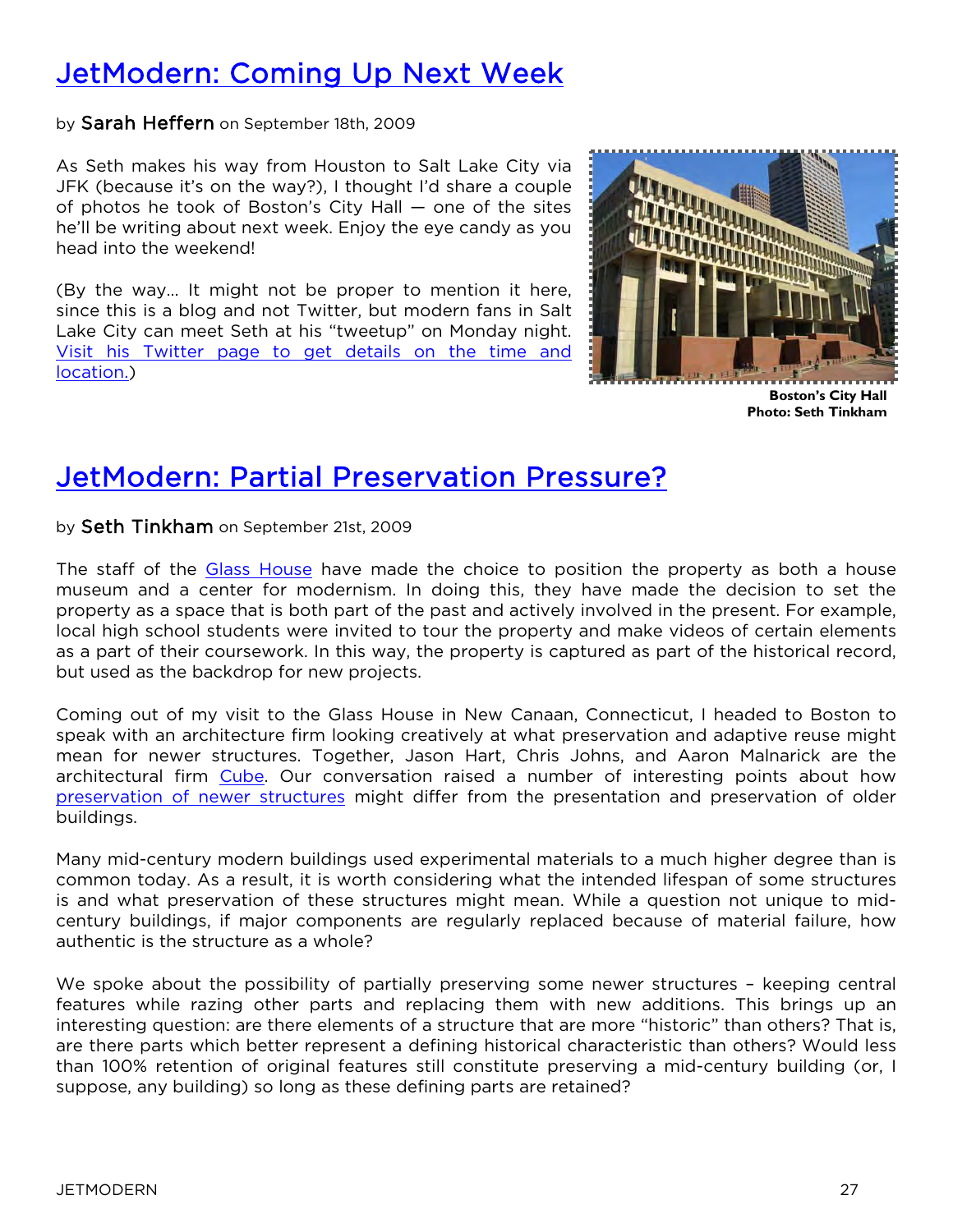They took the point even further and suggested that preservation of our built heritage can be advanced by looking beyond the building itself and by setting its parts as representations of larger themes. In doing this, the whole of the building is reduced to an element of the story told through preservation, which suggests that it might be possible to consider saving some portions while adding on through new construction as the condition and "saveablity" of structures warrants. Much of this conversation took place within considering possibilities for Neutra's Cyclorama (1961) at [Gettysburg National Military Park](http://www.nps.gov/gett/index.htm) in Pennsylvania.

For my own part, I tend to think that most modern structures are carefully sited, and that it would be difficult to add on to extant structures without altering both the structure and the relationship to its surroundings. However, I am certainly willing to admit that there must be cases where, through saving some character-defining element that is later incorporated into more contemporary construction, it's possible to have a solid suggestion of the past while allowing a structure to grow and adapt to a new context. As Jason, Aaron, and Chris put it, this second life would still allow people to interact with the structure, perhaps even more than if it were a hermetically-sealed, 100% intact preserved resource.

In light of this, I wonder what some possibilities might be for a very public and often disliked modern building, [Boston City Hall](http://blogs.nationaltrust.org/preservationnation/?p=6103) (Kallmann, McKinnell and Knowles, 1968), which could carry a demolition cost so high that perhaps some conditional reuse might be interesting to think about.

Next stop: Portland, Maine.

## [JetModern: Preservation + Community Identities](http://blogs.nationaltrust.org/preservationnation/?p=6120)

by Seth Tinkham on September 21st, 2009



Although limited, Portland's mid-century building stock is functionally diverse, featuring structures that range from commercial buildings, to public buildings, to private residences.

Despite its name, historic preservation is as much about the present as the past. That being said, there are a number of incentives to emphasize or deemphasize particular aspects of the past as recorded in the built landscape around us.

Since citywide preservation organizations typically help communities see their built heritage as part of their

identities, they can also help communities negotiate an identity that broadly incorporates all of their built history. In Portland, Maine, I met with Hilary Bassett, executive director of [Greater](http://portlandlandmarks.org/)  Portland [Landmarks.](http://portlandlandmarks.org/) We talked about some of the ways that preservationists in Portland are helping to balance how the city presents itself to visitors and residents.

She explained that, although limited, Portland's mid-century building stock is functionally diverse. During the 1970's, the city was recovering from a break in new building construction that lasted from the 1920's until the 1960's. This long break in new building seems to have meant a lower volume of modern structures, but not a smaller variety. Portland's mid-century modern structures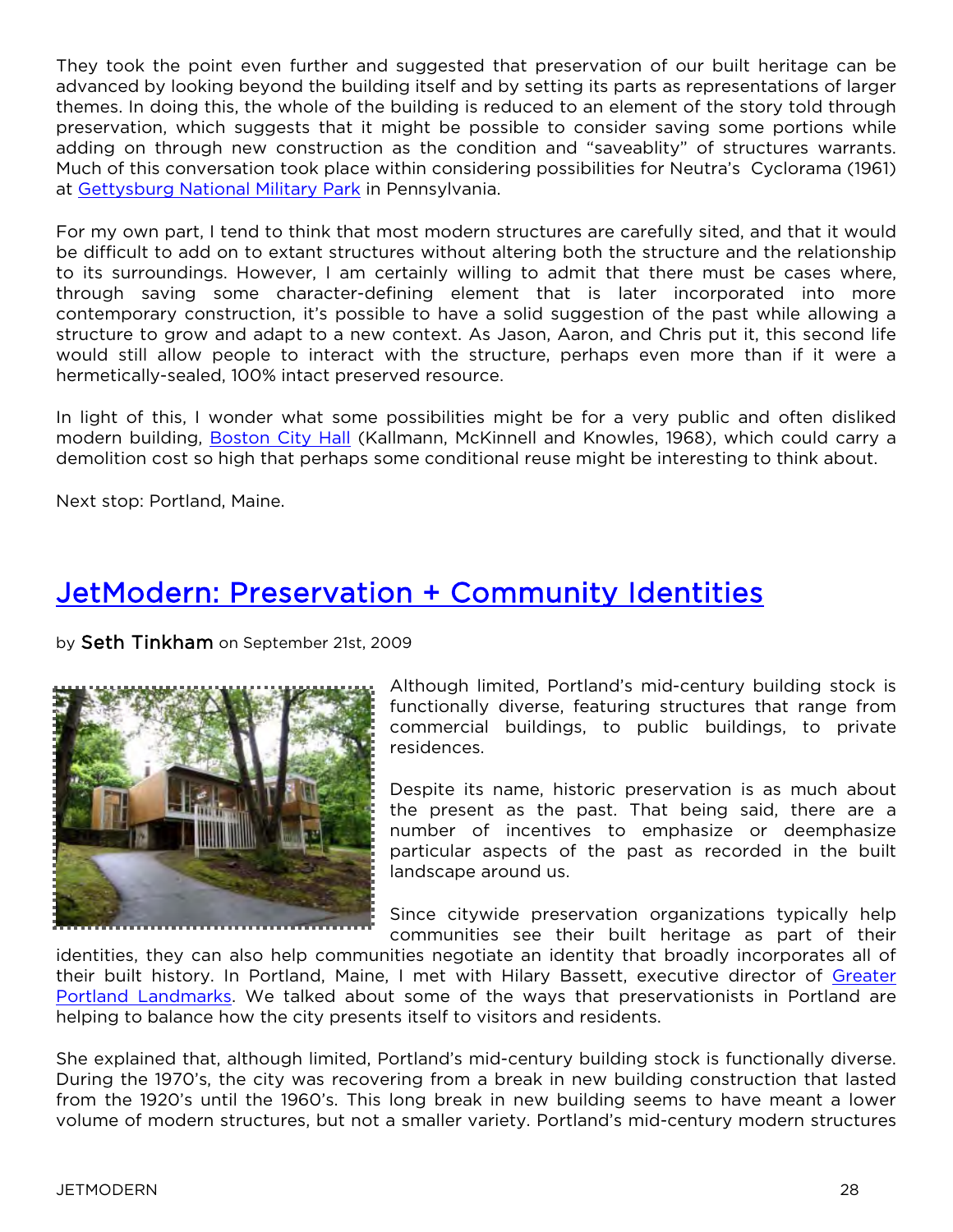

**Portland Public Library Photo: Seth Tinkham Portland's public library, a modernist structure, is undergoing a sensitive renovation which covers formerly open areas with glass windows. [As originally posted, blog entry incorrectly used a picture of the South Portland Public Library in place of the above.]**

range from commercial structures, to public buildings, to private residences. I was particularly interested in the challenges to preservation of modern buildings in Portland, as these buildings seem well integrated into older structures and streetscapes.

Bassett said that Greater Portland Landmarks has noted two economic changes that may challenge the protection of mid-century buildings. A less expensive alternative to Boston, she suggests that the growth of a "creative economy" in Portland is driving new construction. When coupled with the city's desire to tap cruise visitors eager to see a port city from the

1800's, these two forces are a challenge to the city's modern heritage. While Greater Portland Landmarks supports sympathetic new construction in historic areas, the key issue, according to Bassett, continues to be getting residents and visitors into mid-century structures. This would seem to be an approach that would work well for both visitors and residents. She does report, though, that there has not been much progress, yet.

In addition to increasing contact with modern buildings and emphasizing the historic content of these structures over their aesthetics, there have been successful adaptive reuse projects downtown. While not a newer building in any sense, a good example of this is [Grace](http://www.restaurantgrace.com/), a church turned restaurant. Further, Portland's public library, a modernist structure, is undergoing a renovation which covers formerly open areas with glass windows. While not part of the building as built, these windows do provide shelter from the Maine winter while still allowing the original voids to be read. Openness to both reuse and sensible alterations seems to be a good start to me.

There are, however, some ways in which the state government also supports the protection of mid-century resources. To learn more about this, Hilary Bassett suggested I visit [Barba +](http://www.barbawheelock.com/)  [Wheelock,](http://www.barbawheelock.com/) an architecture and preservation practice in Portland.

On a late Friday afternoon, I stopped by Barba + Wheelock. Much to my surprise, it was explained to me that the State of Maine has developed (with assistance from Barba + Wheelock, I believe) a supplement to statewide historic structure survey forms. This supplement has been specially designed to allow for the unique structural and layout elements which characterize newer buildings. The additional questions document:

- a garage (attached to or below the structure, for example);
- a porch;
- a car port or driveway;
- mid-century architectural elements and outbuildings like, to quote directly from the form, planters, screens, patios, retaining walls, or an upper story overhang.

What a good tool with which to capture some of the defining characteristics of newer structures. Have other states, cities, or localities developed additional questions for survey forms? I would be very interested to know how state- or local-level surveying includes modified documentation based on the age of the structure.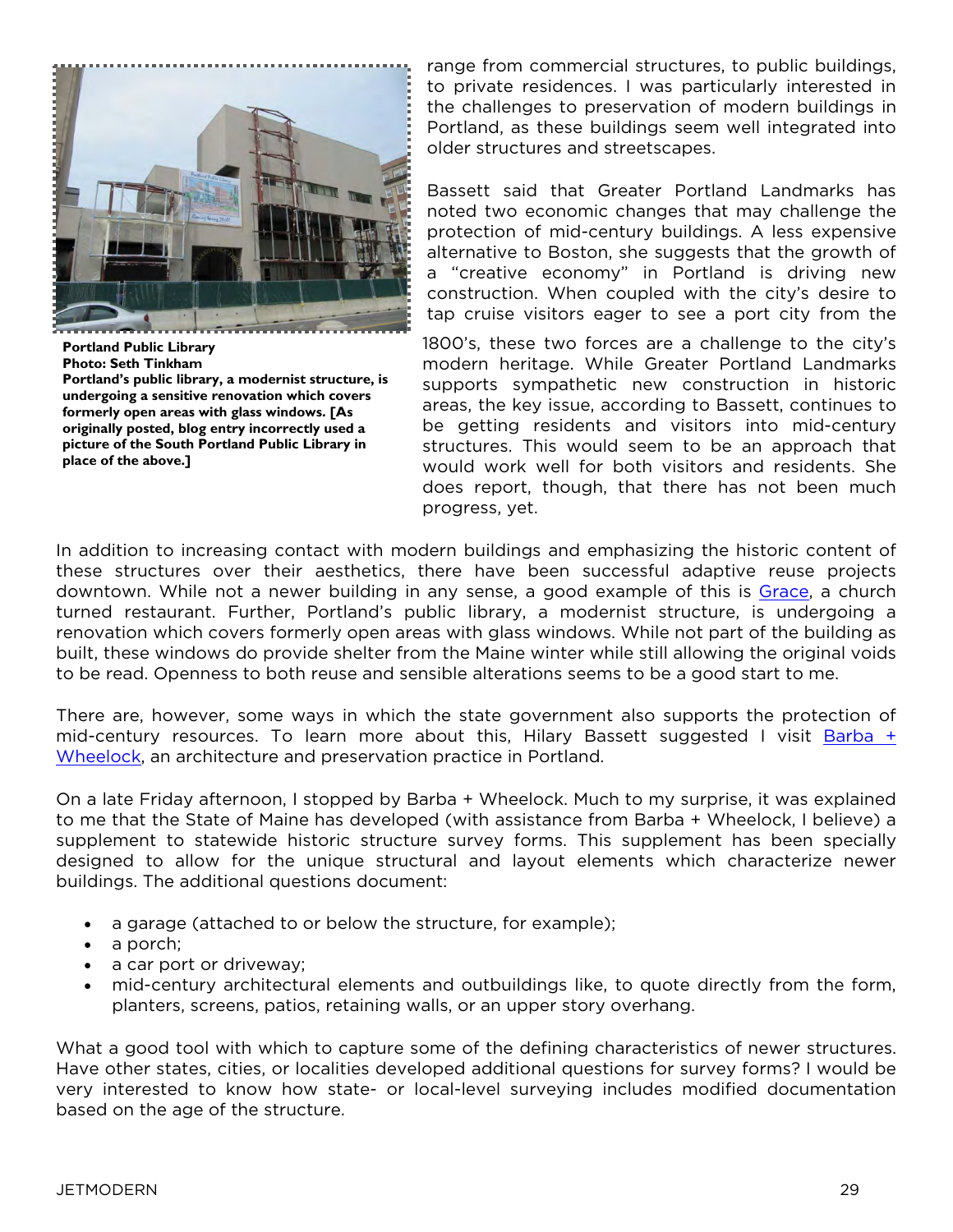An influx of new building fueled (formerly fueled?) by new businesses leaving Boston and a tourism industry built around an older image of the city are assuredly threats in Portland. However, a combination of programmatic outreach to increase contact with newer buildings and inclusive statewide documentation efforts will hopefully help save the city's threatened midcentury buildings.

Next stop: Chicago.

## JetModern: Mid-[Century Meets 21st Century at Salt Lake](http://blogs.nationaltrust.org/preservationnation/?p=6189)  [City Tweetup](http://blogs.nationaltrust.org/preservationnation/?p=6189)

by Seth Tinkham on September 22nd, 2009

*Editor's note: This post jumps a little bit out of sequence for [JetModern,](http://www.preservationnation.org/issues/modernism-recent-past/jetmodern.html) but we wanted to share Seth's impressions from the National Trust for Historic Preservation's first-ever Tweetup (an inperson meeting of [Twitter](http://twitter.com/) users, organized via tweets).*

In partnership with [Utah Heritage Found](http://www.utahheritagefoundation.com/)ation, JetModern and the National Trust organized a Tweetup in Salt Lake City.

We *tweetedup* (twetup?) at the [Twilite Lounge,](http://www.twilitelounge.com/) a self-described dive bar which, I gather, has become significantly less dive-like now that Utah public law prohibits smoking in bars and restaurants. I say this because every [SL modder](http://www.utahheritagefoundation.com/saving-places/modrecent) who came was surprised at how different the bar looks now that you don't have to part clouds of smoke to move around. Added bonus to conversation about modernism: the period over-sized wooden chess pieces mounted on the wall are now visible.

Beyond wall art, we also talked about reusing mid-century commercial office space. Finding a new tenant requires their by-in on not just the "look" of the building and whatever meaning that image might have for them, but also to the layout of mid-century office space. A large, open floor plan for a secretarial pool would not be too difficult to repurpose; in some structures I have seen, though, there have been actual typing rooms to muffle the whack of typewriters. What to do with a 4′ by 6′ room with carpet-lined walls?

Also, since the idea of a *Tweetup* is new to me, I wonder how preservation organizations can and should use new media as outreach tools.

And now, in a nod to modern life safety equipment, the fire alarm is going off in my hotel. Hopefully this doesn't mean that future JetModern postings will be fire-roasted.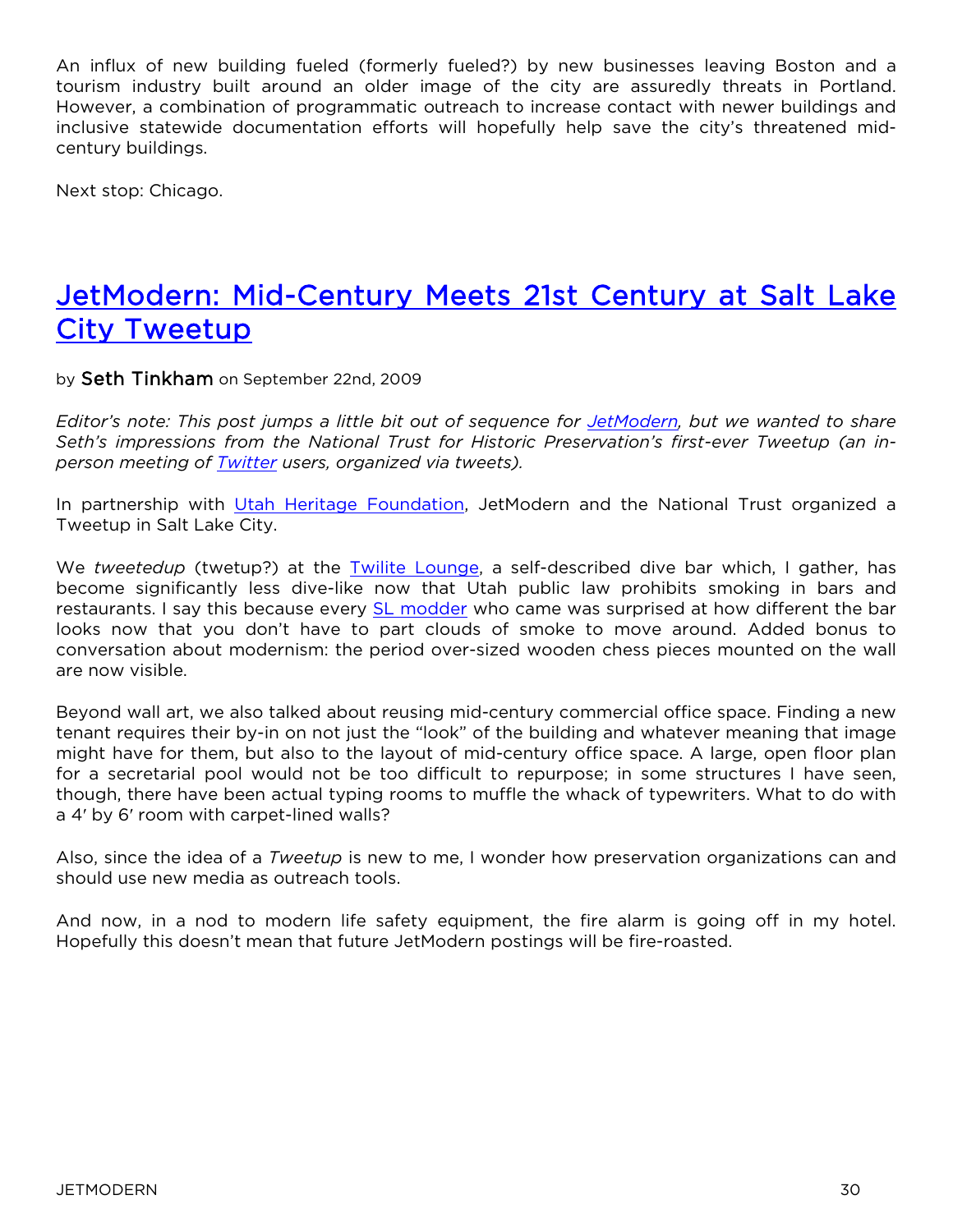## [JetModern: Chicago, Vol. I](http://blogs.nationaltrust.org/preservationnation/?p=6128)

by Seth Tinkham on September 22nd, 2009



**Alexander Calder sculpture at Dirksen Federal Courthouse in Chicago Photo: Seth Tinkham**

Portland had the problem of trying to widen how it read its architectural history through newer buildings. Chicago is a city in which you can't read the history of the place but through such structures.

Such a commitment to architecture, and, in particular, modern architecture is not new in Chicago, according to Vince Michael, Director of the Historic Preservation Program at the [School of](http://www.saic.edu/degrees_resources/departments/hist/index.html)  [the Art Institute of Chicago.](http://www.saic.edu/degrees_resources/departments/hist/index.html) In fact, he said, preservation in Chicago was almost exclusively focused on modernist architecture until the 1970s. In 1989, even, the Landmarks Preservation Council of Illinois [\(Landmarks Illinois\)](http://www.landmarks.org/) had drawn up a proposed list of modernist structures to be preserved in Chicago. With so many great names of modernism having practiced in Chicago (Mies Van Der Rohe, Eero Saarinen,

Bertrand Goldberg, SOM, Harry Weese, among countless others), this city does have a solid modernist heritage and is largely defined by that legacy.



**Prentice Women's Hospital Photo: Seth Tinkham**

Given this tradition, how is preservation of mid-century resources done differently in Chicago? It's not all that different, actually. Having this conversation with a professor, though, did suggest an interesting issue. Michael suggested that there is a generation gap and that, while today's architectural historians and preservationists "get" the *why* of preservation, the general public still hasn't. Keeping in mind, of course, that this is still Chicago, a city of modernism. According to Michael, even here, there are some "curvy" modern structures—like Goldberg's Prentice Women's Hospital—that people have a hard time swallowing.

In general, though, widening the acceptance of midcentury built heritage to more than a single form requires two steps I've

heard before. "People need to have associations," Michael said. Any way that

you can help connect a structure to a person brings that element of cultural history as expressed through the built

environment to his or her attention. Fostering those connections through programming and interactions with a specific built space coupled with activities that bring sensible discussions about preservation to forefront are key to gaining



**Carr Memorial Chapel, Illinois Institute of Technology (1952); this is Mies' only religious structure. Photo: Seth Tinkham**

acceptance. There are, of course, "good buildings" and "bad buildings." Those that catch your eye and hold your interest, as Michael put it, are the good ones. But they are good not because they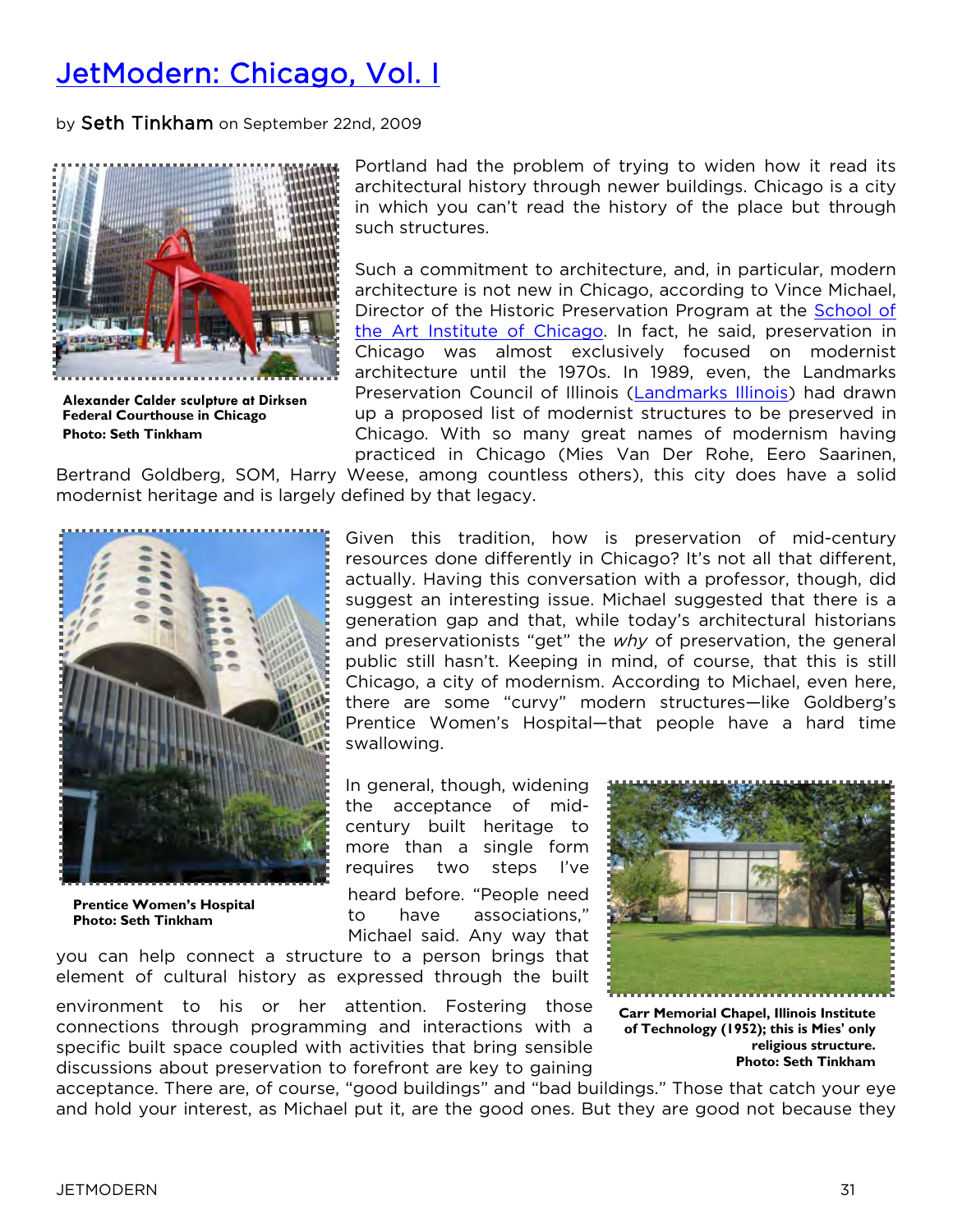are Brutalist, Georgian, or Gothic. Engaging communities with structures is not about getting acceptance of a style, but a building as an expression of that style.

What are some successful strategies for community engagement that have worked here?

To answer this question, I spoke with Eiliesh Tuffy, Director of Preservation Programs at Landmarks Illinois. In general, she said that Landmarks Illinois has had some success in targeting city and urban planners as, from a regulatory standing, they make the local decisions. More than this, though, for mid-century modern programs and buildings, she echoed Vince Michael's observation that a generation gap exists. Landmarks Illinois is working to balance the interests of its members which are sometimes divided between the "traditional" modernism of Frank Lloyd Wright with other architects and more recent buildings. Further, advocacy and education programs for these newer buildings reach a younger and broader audience through the use of social media. Do different structures have different constituencies?

Next stop: Houston (almost).

## Jet[Modern: Chicago, Vol. II](http://blogs.nationaltrust.org/preservationnation/?p=6131)

by Seth Tinkham on September 23rd, 2009

On my second day in Chicago, in addition to taking a walking tour of the city and visiting the [cemetery](http://www.gracelandcemetery.org/pages/architects.html) where Mies is buried, I spent a great deal of time going through the city with Grahm Balkany. While I took too many pictures to post from the road, I have tried to include some from



**Graceland Cemetery - view from the entrance looking towards Mies' grave (not visible) Photo: Seth Tinkham**

major Chicago landmarks like the Illinois Institute of Technology campus and the Dirksen Federal Courthouse, among others. Aside from exploring the presence of Mies et al. in Chicago, some of the just great buildings in the city, and a disturbing tend in Chicago to raze mid-century public housing, we also met to discuss the Gropius-designed [Michael Reese](http://www.michaelreesehospital.com/)  **[Hospital](http://www.michaelreesehospital.com/)** 

The hospital complex presents an unusual opportunity to save a campus-sized body of work by a renowned architect. More than the preservation opportunity, there is a clear

potential for reuse, especially as the city of Chicago now owns the property and is attempting to raze the hospital and many surrounding buildings in preparation for its bid to host the 2016 Olympics. The replacement structures would displace a significant number of people, reroute roads, alter green space, and miss an important opportunity to harness the embodied energy in the hospital complex buildings. Shockingly, the



**3550 Lakeshore Drive, exterior Photo: Seth Tinkham**

proposed new construction would be athlete dormitories, facilities that could easily be retro fit into the hospital buildings (at least one of which was a dormitory).There are three sides to this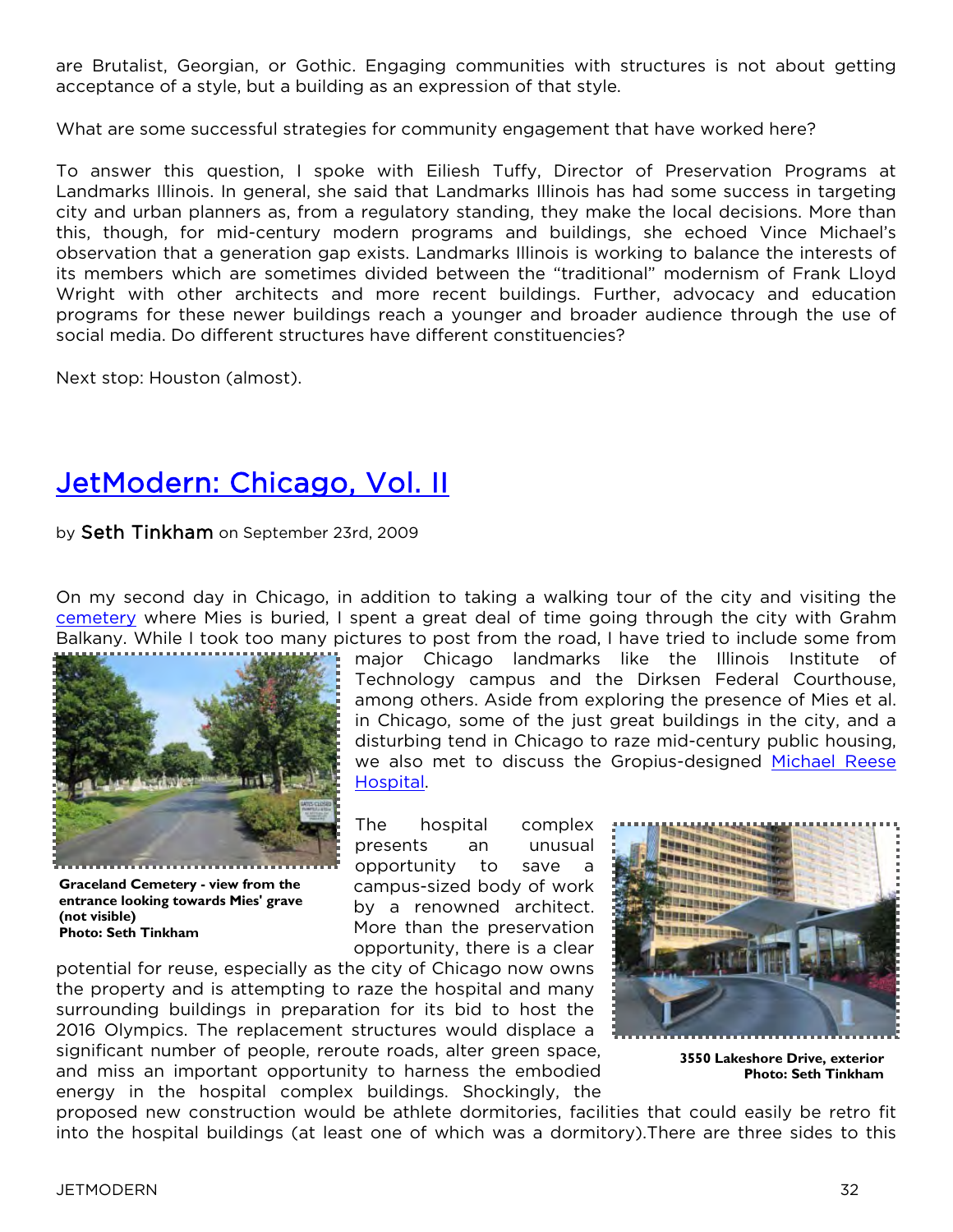issue: the city, who would like to remove the complex; Landmark Illinois, who propose a [partial](http://www.landmarks.org/preservation_news_2016_plan.htm)  [reuse](http://www.landmarks.org/preservation_news_2016_plan.htm) of the most significant structures; and Grahm Balkany, [who suggests that keeping the](http://www.savemrh.com/)  [campus whole is the best route](http://www.savemrh.com/).

Is this a case of overactive preservation or a chance to really be "green" and consider reusing a large campus for a similar purpose?

Next stop: Houston (for real).

## [JetModern: Mod at Home in Houston](http://blogs.nationaltrust.org/preservationnation/?p=6133)

by Seth Tinkham on September 24th, 2009

I had a unique opportunity while in Houston to visit with a number of members and supporters of [Houston Mod.](http://www.houstonmod.org/) While I saw mostly commercial and institutional buildings in Chicago, Houston was focused on residential architecture. While I will write more on the individual houses I saw, there are three larger issues here.

First, in my discussions with Houston Mod, I learned that Houston does not have zoning. That's right, no zoning. Residential next to commercial? Sure! As long as the deed restrictions allow it. Are there other municipalities without zoning?

Second, in an unusual outreach effort, Houston Modders often hold happy hours (called "Mod of the Month") in midcentury homes listed for sale. In addition to providing good exposure for the seller, these gatherings also provide a nice opportunity to see a variety of residential structures as well as to get together with like-minded folk.

Third, I spoke with [Robert Searcy](http://www.glenbrookvalley.com/), a real estate agent and one

of a growing number of agents who are increasingly focusing on mid-century properties. I was curious to learn from him how he pitches a mid-century modern house to prospective buyers. We spoke mostly about a specific neighborhood in Houston, Glenbrook Valley, but the idea of a targeted pitch for mid-century structures goes beyond a neighborhood. Searcy said that he tries to market properties as having a distinct architectural style that is interesting and has unusual features. Not the repetitive cookie cutter newer tract housing, mid-century modern residential properties, he says, have the ability to be outstanding houses even if they do not have the finest architectural pedigree. Solid design provides a good base on which to build as the new homeowners customize their own Houston mod. An added bonus is that established neighborhoods tend to be in locations that are closer to Houston, while new developments are a bit further out of town.

Next stop: Salt Lake City



**owner-designed front porch light in shape of Sputnik. Photo: Seth Tinkham**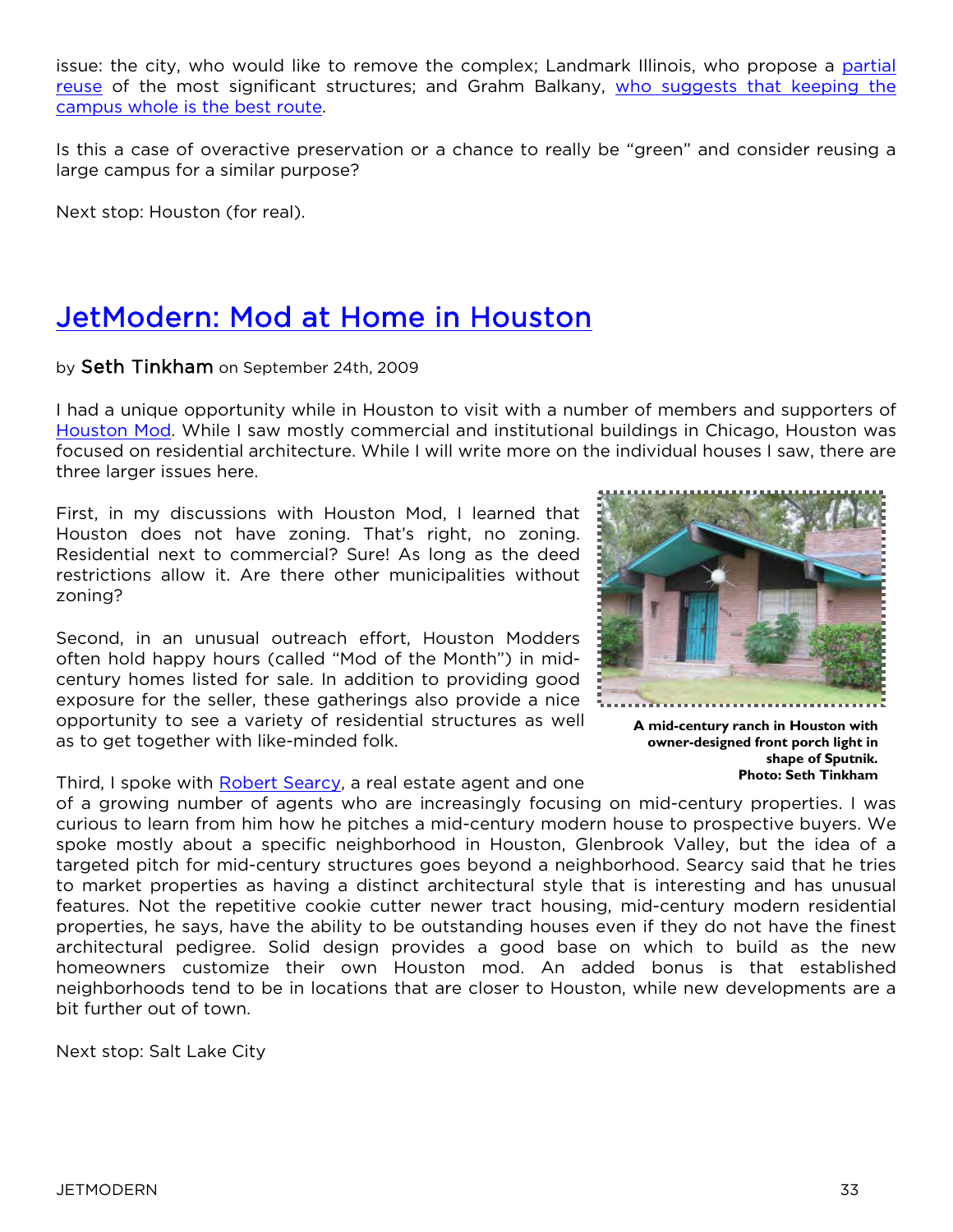## [JetModern: Fifty Years](http://blogs.nationaltrust.org/preservationnation/?p=6318)

by Seth Tinkham on September 25th, 2009



**The first building built in SLC after the Depression Photo: Seth Tinkham**



**First floor office space in office/residence in Salt Lake City Photo: Seth Tinkham**

Like many of the cities I have visited, Salt Lake City saw a large break in new construction from the depression until the 1950s. Beginning then, though, construction restarted and midcentury modern buildings appeared scattered throughout town. Kirk Huffaker, of the [Utah Heritage Foundation](http://www.utahheritagefoundation.com/) brought to my attention the first building built after the depression, which is pictured here. This building really helped bring Salt Lake City and Utah out of both an economic and emotional slump. Completed in 1955, it was a technological achievement for both Utah and the United States. It was also a stylistic gamble, as Huffaker suggested, with which to inaugurate new construction in Salt Lake, especially when viewed against structures from the 1920s.

Bound up in this newness, Salt Lake showed that it was willing to adopt a new aesthetic and to leave the depression behind. As a symbol of the break from the difficult years of the Great Depression, this building has become a powerful reminder of Salt Lake overcoming difficulty and beginning to participate in economic life on a national scale. Many consider this building to be as revolutionary as the United Nations Headquarters (1950) in Manhattan.

Is this building significant? Does, as the Trust often asks, this place matter?

Surprisingly, it seems that Salt Lake City does not allow for exceptions to its rule that buildings must be fifty years old before they can be considered eligible for protection/listing. This building meets the city's hard-and-fast fifty-year rule on buildings.

What about another structure that may not be that old yet? How long is appropriate to wait?

The structure pictured to the left and below  $-$  a first floor office from 1968 and a second floor residence from 1969/70 is worth thinking about. In its completeness and form, it is certainly a fine example of modernism in Salt Lake. In addition, the degree to which its interior remains largely unchanged is striking. Most of the pictured pieces are original.

Could this slightly newer home also be significant? Is it as much a cultural marker as the first?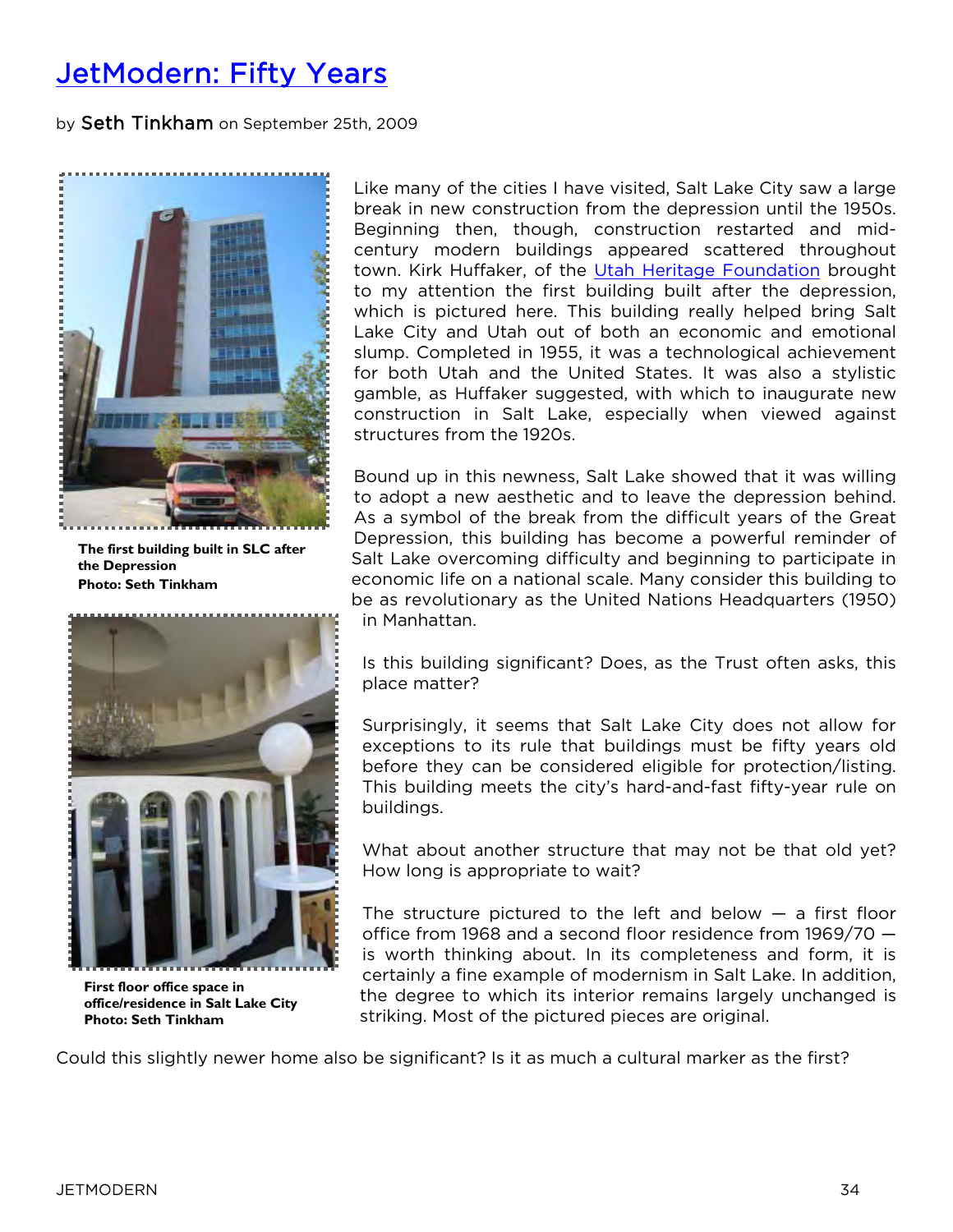(As a side note, according to Kirk Huffaker, when the Olympics were held in Salt Lake City in 2002, there was no loss of buildings for the Olympic Village.)

Next stop: Seattle

## [JetModern: Power and Preservation](http://blogs.nationaltrust.org/preservationnation/?p=6381)

by Seth Tinkham on September 28th, 2009

In one brief day in Seattle, I met with three great preservation groups, DOCOMOMO WEWA, Historic Seattle, and the Washington Trust for Historic Preservation.

If, as Eugenia Woo of [DOCOMOMO WEWA](http://www.docomomo-wewa.org/) and [Historic Seattle](http://www.historicseattle.org/) noted, the region's largest population boom came at the beginning of the 1900s with the gold rush, the second wave came after the Second World War. Both booms had an impact on the appearance of the region as significant building projects had to be undertaken to support these new populations. It is no coincidence that one refers to some of mid-century buildings as "atomic." Although the atomic age was driven to develop weaponry, nuclear research was also used to develop technologies to generate electricity. While weapon development programs were clouded in secrecy, the generation of "peaceful" electricity was, as Chris Moore of the [Washington](http://www.wa-trust.org/)  [Trust for Historic Preservation](http://www.wa-trust.org/) suggested, a positive outcome of the Atomic Age that was significantly more transparent that the defense programs were.



**Space Needle, Seattle Photo: Seth Tinkham**



**Nuclear Reactor Building, University of Washington Campus (Seattle) Photo: Seth Tinkham**

As a major research university, the University of Washington in Seattle participated, I imagine, in both types of nuclear explorations. However, it is the Brutalist nuclear reactor (TAAG, 1961) that I toured as part of my trip that captured my attention. In addition to being one of the most unexpected Brutalist structures I've ever seen (next to our Brutalist fire station in Washington, Engine Company No. 2 in Chinatown, at 6<sup>th</sup> and F Streets, NW), this power plant is located in the heart of both the campus and a growing controversy over whether it should be razed. A [number of people](http://nuclearreactorbuilding.blogspot.com/) are fighting to save

the structure, maintaining that it is a very important cultural and historical marker and that its unusual design makes it a structure of incredible significance.

In discussing the significance of buildings, from reactors to carports, it is important to position the structure as more than just something to look at. It is the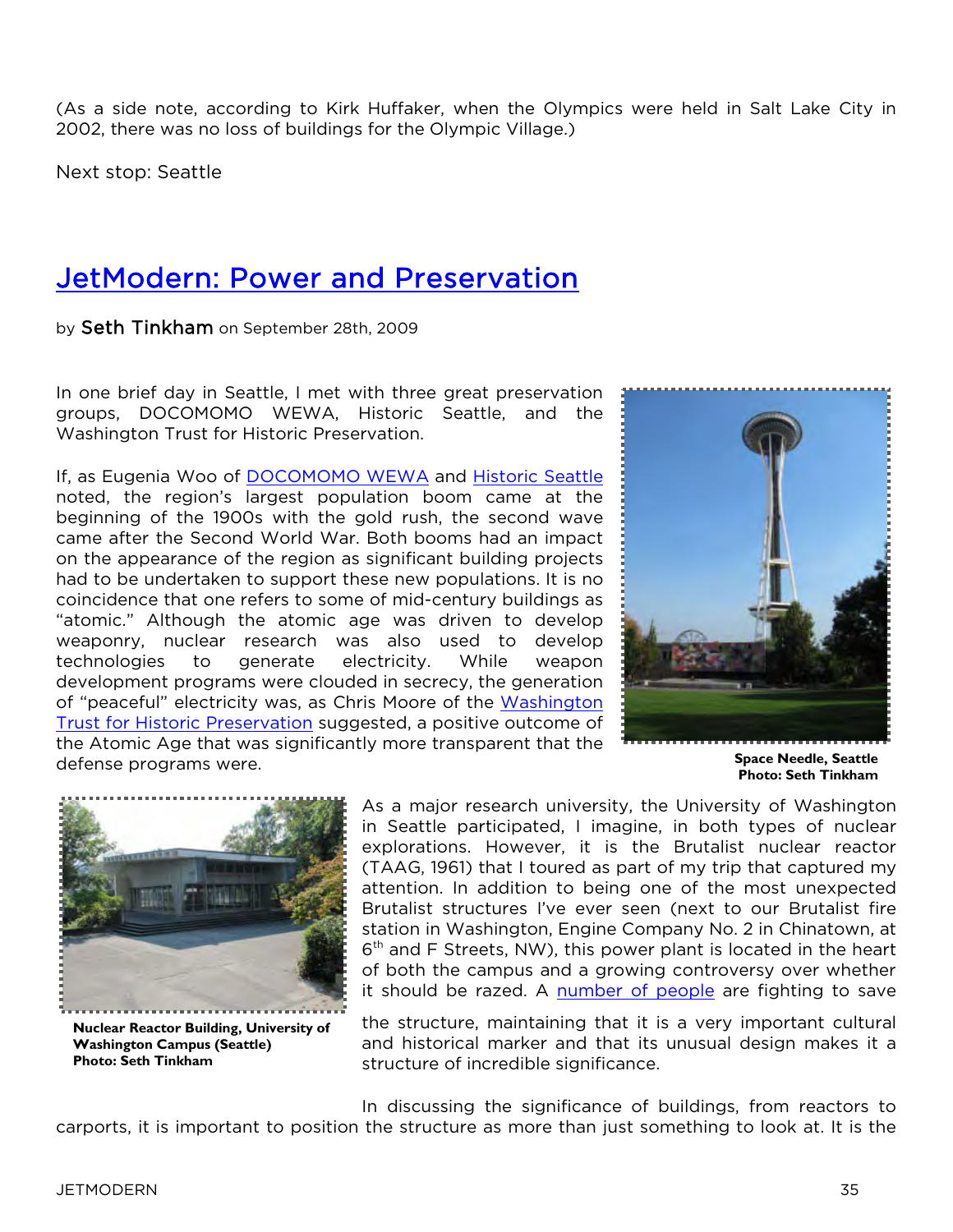cultural history of the reactor as much as its aesthetics that make it worth saving. The use of nuclear technology for power generation, and the incorporation of research into the possibilities for this power generation as a part of an engineering program at the University of Washington is part of the historical record of the structure, right? For this power plant, the atomic age was just as much about weapons as it was clean, cheap energy and a nation that looked to all things nuclear as a hallmark of the future. Wearing here her DOCOMOMO WEWA hat, Eugenia Woo made the good point that programming for buildings needs to be based on thorough research and context explanation so that, as I've previously suggested, the message isn't just about the visual appearance of the structure.

Preservation is more than skin deep. It's about more than the façade.

Next stop: San Francisco

## [JetModern: Tweetup, Tiki Style](http://blogs.nationaltrust.org/preservationnation/?p=6435)

by Seth Tinkham on September 29th, 2009



My stay in San Francisco included another Tweetup, this time held at the [Tonga Room.](https://www.fairmont.com/sanfrancisco/articles/recentnews/thetongaroom.htm) The Tonga Room is the Tiki bar and restaurant at the [Fairmont Hotel](http://www.fairmont.com/sanfrancisco) (1906). Complete with floating bandstand and half-hourly rainfall with thunderstorm, the lounge appears relatively intact and true to its late 1960s update on an early 50s-adopted Tiki style.

While I wouldn't first think of leisure and recreation spaces as part of threatened mid-century resources, they clearly are. Whether it's the external appearance of a structure or the interior, the use and form of built space does change over time. Recreation and leisure patterns certainly changed after the 1950s, and places like the Tonga Room do document that. Unfortunately, there was not enough light inside to take any good pictures.

The Tonga Room, though, is currently threatened. Despite an apparent uptick in business following the announcement of its

contemplated closure, the hotel is considering turning the space occupied by the Tonga Room into parking spaces for the condominiums that are to be fashioned from the space currently with hotel rooms.

By way of highlighting the hodgepodge of preservation laws at the state, federal, and local level, I spoke with Andrew Wolfram, AIA who is the Commissioner of the [San Francisco Historic](http://www.sfgov.org/site/planning_index.asp)  [Preservation Commission.](http://www.sfgov.org/site/planning_index.asp) He indicated that city of SF has a 30 year period of significance, which I thought was interesting given the range of other cities' rules. He also wears hat of [DOCOMOMO](http://www.docomomo-us.org/chapters/northern_california)  [NOCA](http://www.docomomo-us.org/chapters/northern_california) who have identified fifty significant buildings in San Francisco that are eligible to be listed. The local listing has only three!

I also spoke with Cindy Heitzman of the [California Preservation Foundation.](http://www.californiapreservation.org/) As a statewide group, their advocacy is primarily accomplished through education, such as their annual conference. Their programs are targeted to both the general public but also for local governments since, as we discussed, the best policies are those which are well thought out at the time they are first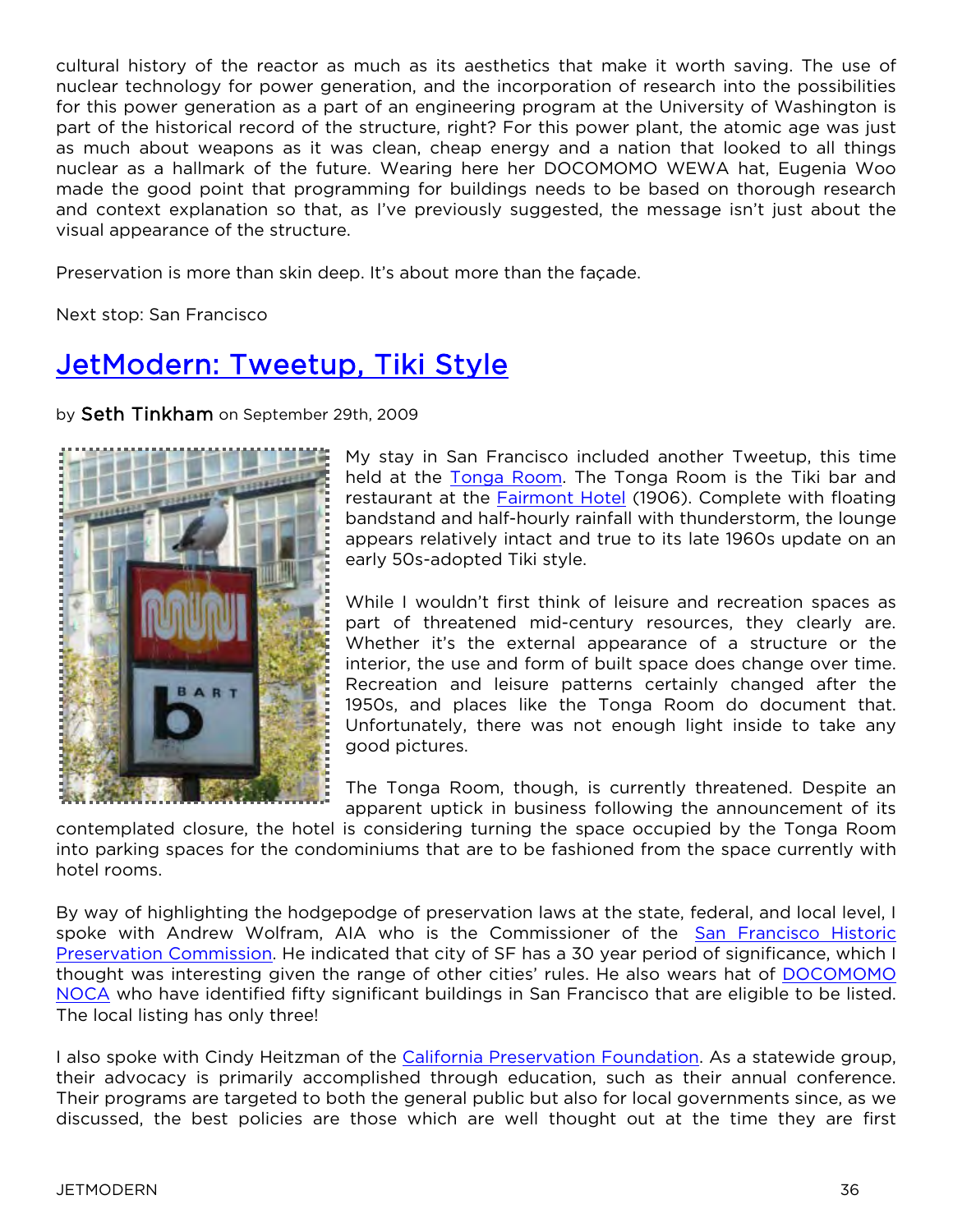implemented, rather than altered piecemeal over time. The 2009 conference was held in Palm Springs and included a large amount of panels and programs on mid-century modernism. But it is important to remember, as Heitzman noted, that a statewide organization should not provide services better managed and coordinated on a local level.

Beyond a more formal conference environment, the California Preservation Foundation does other educational outreach. Corrine Ingrassia also joined our conversation to provide me with a sense of the youth-focused programs currently underway. While the foundation does not yet offer curriculum guides or educational tours like some other statewide preservation organizations do, they have begun a new program to build youth interest in their 2010 conference to be held in [Nevada County.](http://www.mynevadacounty.com/Home/Index.cfm) As part of this program, students are asked to develop videos to be uploaded to YouTube, conceived of as a unit within art classes. These videos would be part of short film competition to cover the same topics as the conference will address. Art teachers have apparently liked the idea so much they are trying to have a poster competition, too, also to advertise the conference. All of which I thought was a really cool idea.

Next stop: Las Vegas

## [JetModern: Welcome to Fabulous Las Vegas](http://blogs.nationaltrust.org/preservationnation/?p=6517)

by Seth Tinkham on October 2nd, 2009



**Freemont East in Las Vegas Photo: Seth Tinkham**

Las Vegas, according to University of Nevada, Las Vegas (UNLV) professor [Janet White](http://faculty.unlv.edu/jwhite/), is a "suburb with no 'urb."" It is a city with few urban areas and many suburban features crowded together. [Andy Kirk,](http://history.unlv.edu/faculty/kirk.html) another professor at UNLV and director of [Preserve Nevada,](http://preservenevada.unlv.edu/) noted that Las Vegas grew from roughly 80,000 in the 1950s to approximately two million today. The growth of the city has deeply shaped its appearance. The Strip was formed, as Kirk noted, from a group of motels placed outside the city of Las Vegas designed to trap motorists before they got into the town to what is today a

surreal atmosphere of large hotels and resorts.

Many individuals and architects have been involved in the design and look of Las Vegas, whether that has been for large construction projects like the Venetian (1999, built on the site of the Sands) or the iconic "Welcome to Fabulous Las Vegas" sign (1959). This sign, designed by Betty Willis (1924 – ) has become one of the more recognized emblems of the city, yet most do not know that it was created by a woman. As Anthea Hartig (Director, NTHP Western Office) noted, modern architecture and the architects of mid-century exist in a very gendered space. The role and contribution of what some called then "lady architects" is often overlooked.



**Las Vegas streetscape showing a hotel and diner Photo: Seth Tinkham**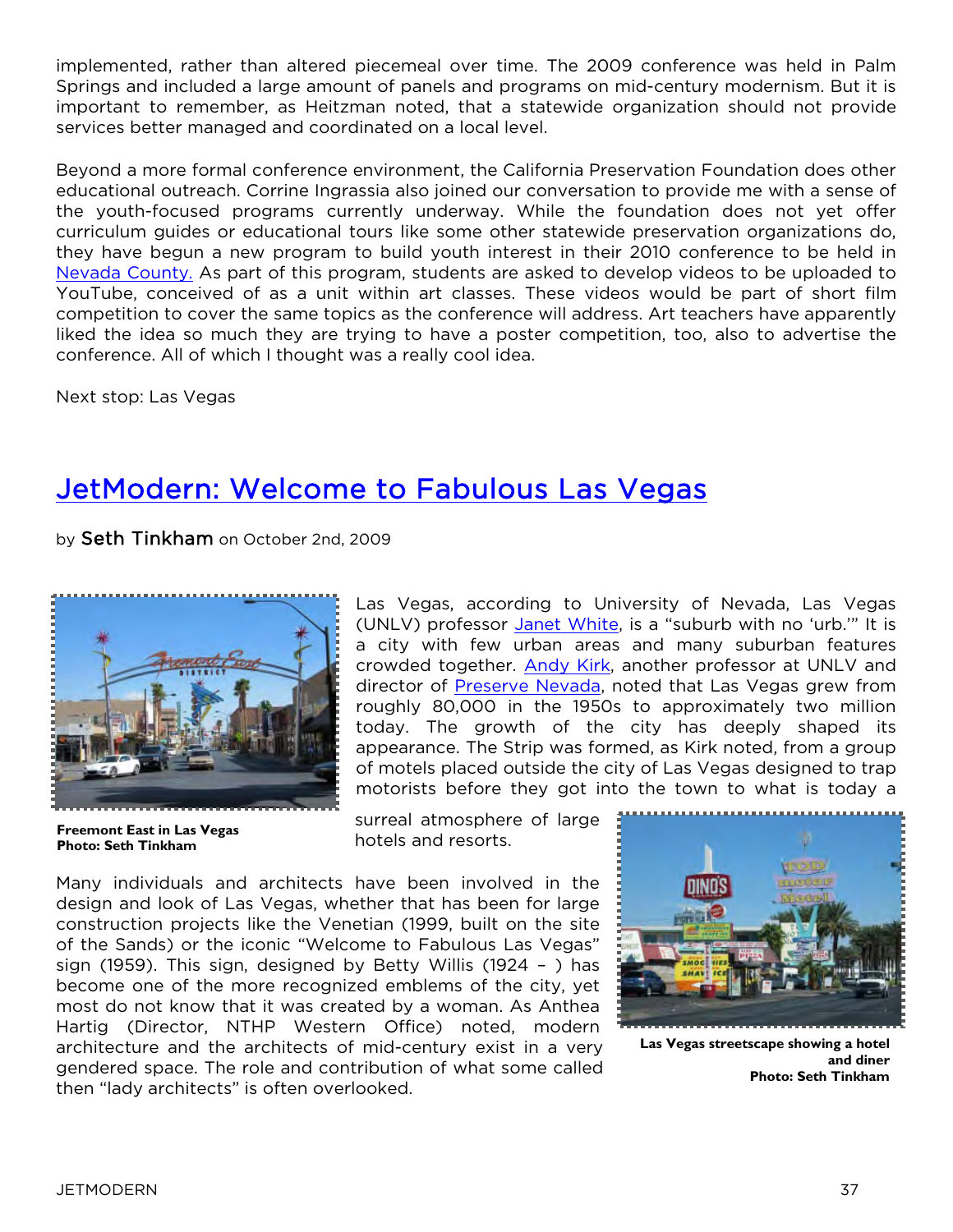

**Capitol Park apartment building, part of the New Southwest development in Washington, DC Photo: Seth Tinkham**

The projects taken on by these architects included some showpieces of mid-century architecture in important settings. Chloethiel Woodard Smith (1910 – 1992), for example, designed several of the apartment complexes built as part of urban renewal in Washington, DC. These buildings, part of what was called the New Southwest, were designed to replace "blighted" older buildings with planned communities, some of which were racially integrated and included a mix of subsidized and unsubsidized housing. Like Willis's sign, though, Smith's contribution to the New Southwest (among other Washington locations) is not common knowledge.

In looking both at Washington and Las Vegas, I think we still see a skyline dominated by men; part of the ways in which preservation captures the past is also through highlighting the people behind the building. In this case, it means telling the

story of a growing group of women who were also players in this literal field. Importantly, part of the mid-century was that this field began to have more players. Kirk Huffaker and the [Utah](http://www.utahheritagefoundation.com/)  [Heritage Foundation](http://www.utahheritagefoundation.com/) are currently involved in forming an architectural family tree that will show the relationships between architects and their buildings. I think this is a great way to visually represent these relationships and to show the composition of the profession at mid-century.

I am curious to know what ways others have explored the social changes in the many professions behind the built environment (construction, planning, architecture, etc.).

#### Next stop: Los Angeles

## [JetModern: Preservation in Los Angeles](http://blogs.nationaltrust.org/preservationnation/?p=6543)

by Seth Tinkham on October 5th, 2009



**Exterior view of the 1965 Department of Water & Power Building (John Ferraro Building) in Los Angeles. Photo: Seth Tinkham**

My visit to Los Angeles coincided with the first of a series of lectures and panel discussions sponsored by the National Trust and the [LA Conservancy.](http://www.laconservancy.org/) Called *[Modern Modules](http://www.preservationnation.org/about-us/press-center/press-releases/2009/modules-la.html)*, these programs will be taking place across the country over the next nine months. Each event consists of two parts: a public lecture and an invited panel discussion. In Los Angeles, the lecture also took place as the first event as part of the LA Conservancy's "Sixties Turn 50" program. Held at the Department of Water and Power Building/John Ferraro Building (1965, A. C. Martin & Associates), the lecture was moderated by [Frances Anderton](http://www.kcrw.com/people/etc/programs/de/anderton_frances?role=etc_host).

Anderton noted that in British English, what we here call the "recent past," is referred to as the "familiar past."

This familiarity has both advantages and disadvantages. As an advantage, a familiar aspect may be incorporated in with less-familiar parts of a building in order to build community interest in a structure. Andy Kirk explained to me that this is just what happened in my previous stop, Las Vegas, where public interest in the now-historic neon signs of the Strip and downtown Las Vegas was parlayed into an effort to save not just the sign, but the building to which it was attached. Chief among the disadvantages is the reluctance to see one's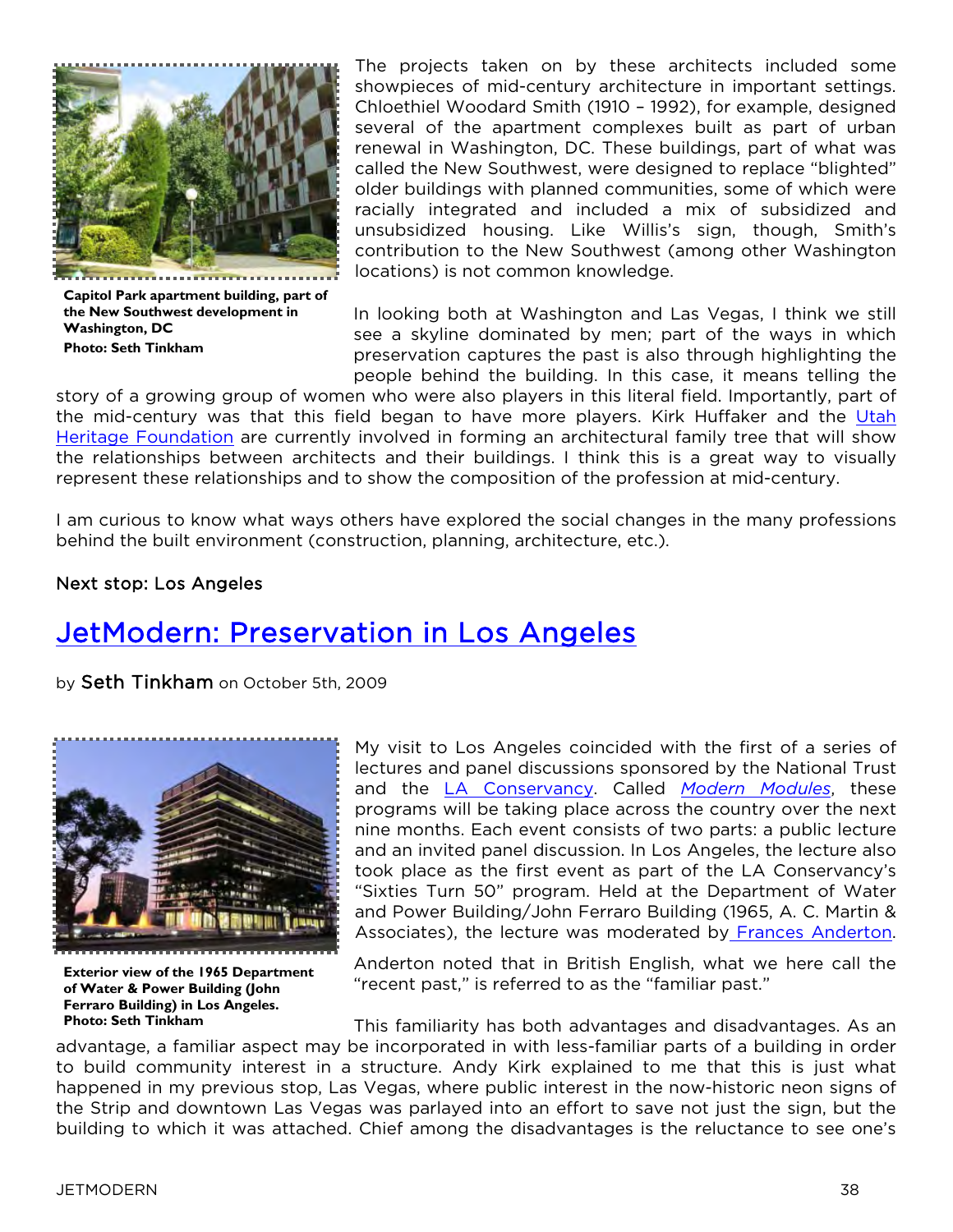own life as historical; however, as Alan Hess, one of the lecturers, noted in his lightning quick overview of modern architecture in California in the 1960s, it was at mid-century that California was at the height of its cultural influence.

While I most often think of commercial structures (or even civic ones, like the Mark Taper Forum pictured here) as being important examples of an architectural style, there's no reason to forget about residential structures. In fact, Leo Marmol, FAIA, another of the evening's lecturers, suggested that there is a very real need to move beyond commercial spaces, especially in Los Angeles, a city very much of private spaces. Some of these private spaces were no less



**The Mark Taper Forum in Los Angeles was designed by Welton Becket, 1967. Photo: Seth Tinkham**

experimental than the largest commercial structure – the [Case Study](http://www.artsandarchitecturemag.com/case.houses/index.html) houses, for example, are a group of residential properties Alan Leib is working to protect. As difficult as it is to see a structure with which one is familiar with become a landmark, it must be all the more challenging to see one in which you have lived become "historic."

Despite the fact that some remember buildings from mid-century being built, that memory does not guarantee that the firms that supplied the materials to build the structures will still be in business. Often using old materials in new ways or experimenting with new

composites, modern architecture raises some important questions about authenticity. As Marmol noted, there is a need to rethink some of the standards for preservation as they relate to the use of replacement

materials. An experimental plastic used for five years in the 1960s may not be repairable or replaceable, so what can be done when it is worn or broken? Is a newly manufactured piece that mimics the old acceptable?

In order to continue this conversation and to develop some concrete (no pun intended) answers, a more technical talk continued with an invited panel discussion. It was generally agreed that a tried and true survey is the best way to begin documenting the presence of mid-century resources within a community. As the City of Los Angeles begins a massive effort to survey their midcentury resources, they have also taken this a step further and have allowed direct community contributions to the survey process as part of a project called "My Historic LA" in which citizens contribute materials (videos, oral histories, etc.) on the sites in their neighborhoods they consider historic. This, then, helps a community to build an identity around a building or groups of building, engaging them with these structures and, hopefully, helping to translate this engagement into active advocacy for the preservation of historic spaces. To further encourage broad community engagement in LA and elsewhere, we discussed the following ideas:

- training of real estate agents in the basic idea of preservation
- creating tax incentives for purchasers or "re-users" of any existing historic property, much like the Mills Act does in California
- positioning of preservation as part of the green movement
- adding continuing education programs for architects on preservation
- proactively landmarking structures before they are threatened to be able to have preservation organizations shape tone of future discussions over preservation